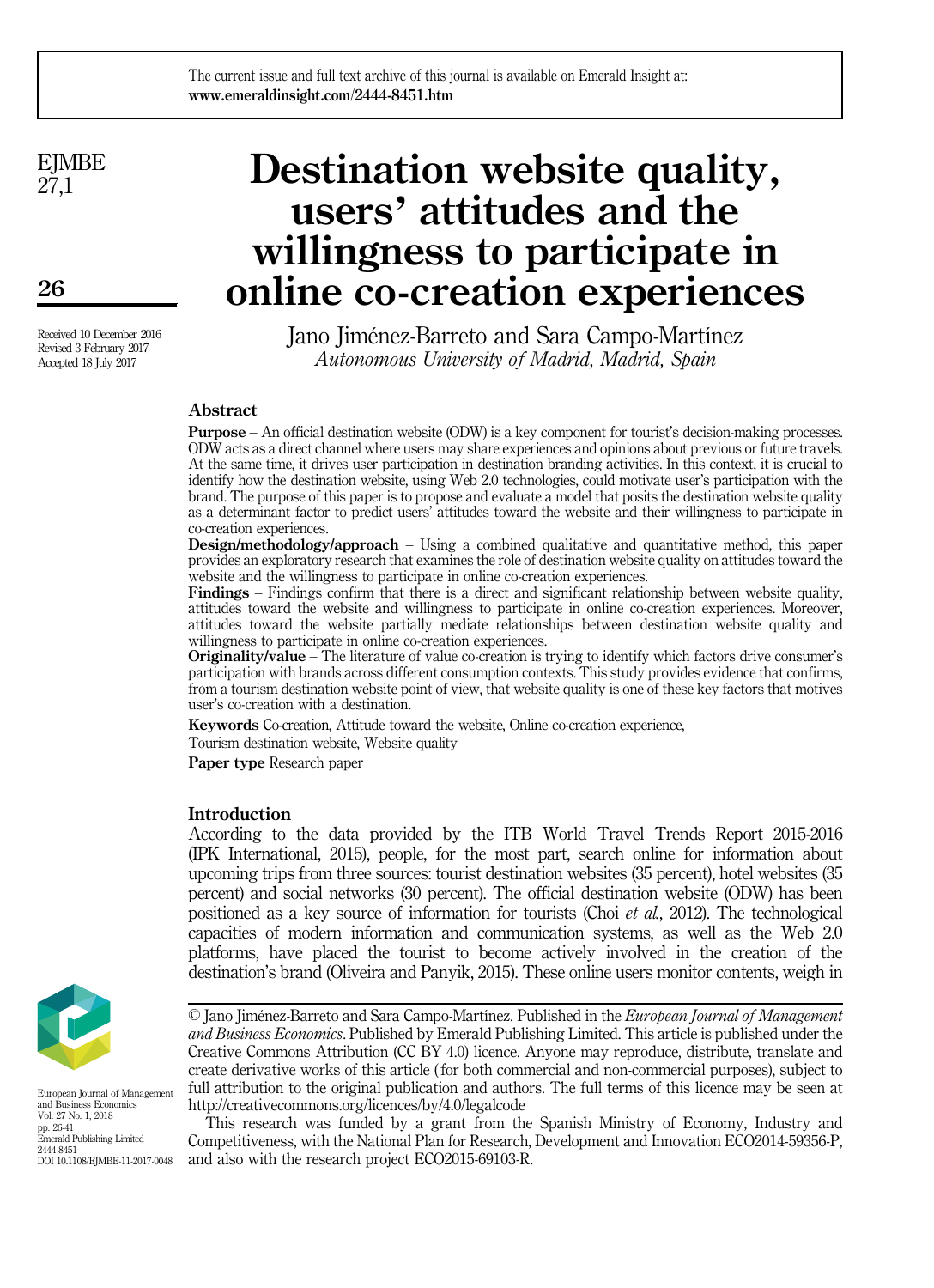on the context and determine what is transmitted about a given destination (Yeoman and McMahon-Beatie, 2011). For the destination marketing organizations (DMOs), it is crucial to maintaining bilateral communication with online consumers. The natural experience of tourism and the quick development of online networks, together with a greater tendency to share information on behalf of the tourists, have generated a framework where one learns from the experiences of others when deciding on a destination (Volo, 2010). Tourist behavior in terms of creating, sharing, and disseminationg information has been analyzed by platforms such as travel websites (Yoo and Gretzel, 2008), blogs (Volo, 2010) or social networks (Munar, 2011; Oliveira and Panyik, 2015). Nevertheless, there is still a persistent need to look into the impact of contents created by tourists through e-Word of Mouth (e-WOM) (Pan et al., 2007) and their participation in co-creation experiences (Mathis et al., 2016).

Travel destination websites, despite being seen as a vital promotion tool (Choi et al., 2007; Fernández-Cavia et al., 2014) capable of originating virtual experiences that influence the user behavior and intention (Lee and Gretzel, 2012; Luna-Nevarez and Hyman, 2012), have not received enough attention as an analytical unit within the co-creation brand value paradigm.

This work, however, proposes the ODW as a pathway to generate brand value by means of online co-creation experiences. In such experiences, users participate in brand promotion (France et al., 2015) by sharing information, ideas and experiences through the ODW in pursuit of image improvement and desirability toward potential tourists. In this regard, a comparative model of perceived website quality was developed for two competitor travel destinations: The Balearic Islands and the Canary Islands (Spain). The second part of the study examines the relationship between perceived website quality, attitude toward the website and the willingness to participate in the online co-creation experiences. This is achieved using structural proceedings.

Two main and specific objectives have been proposed: identifying the differences between perceived website quality of the destinations examined; and analyzing the role of the perceived destination website quality on attitude toward the website and the willingness to participate in online co-creation experiences. By responding to the aforementioned objectives, this study seeks to identify actions that improve destination brand management through its official website.

#### Perceived destination website quality

In tourism, the importance of assessing destination websites has been pointed out (Luna-Nevarez and Hyman, 2012; Park and Gretzel, 2007) and the same holds true for hotels (Pranic *et al.*, 2014), travel reservation centers (Scharl *et al.*, 2004) and online travel agencies (Park et al., 2007). The methods followed for website assessment have generally focused upon validating concepts such as the quality of the website (Bai *et al.*, 2008; Law and Bai, 2008; Loureiro, 2015; Fernández-Cavia *et al.*, 2014; Tang *et al.*, 2012; Tsang *et al.*, 2010), or the persuasiveness of the site (Kim and Fesenmaier, 2008). The concept of website quality arises from the need to adapt the classic conception of service quality and its modeling to SERVQUAL dimensions (tangibles, reliability, responsiveness, assurance and empathy) in those contexts where consumers interact to a greater extent with technological elements instead of directly with the service staff (Parasuraman and Grewal, 2000). Perceived website quality is defined as customers' overall opinion about excellence and preponderance of a website (Park *et al.,* 2007). Maintaining high levels of website quality facilitates influencing satisfaction levels and consumer fidelity, as well as inducing repurchase behavior, promoting e-WOM dissemination and generating benefits derived from online activities (Bai et al., 2008).

In tourism, website assessment has proven that there are significant discrepancies in the criteria used to decide the best applicable measurement dimensions. Essentially, the

**Online** co-creation experiences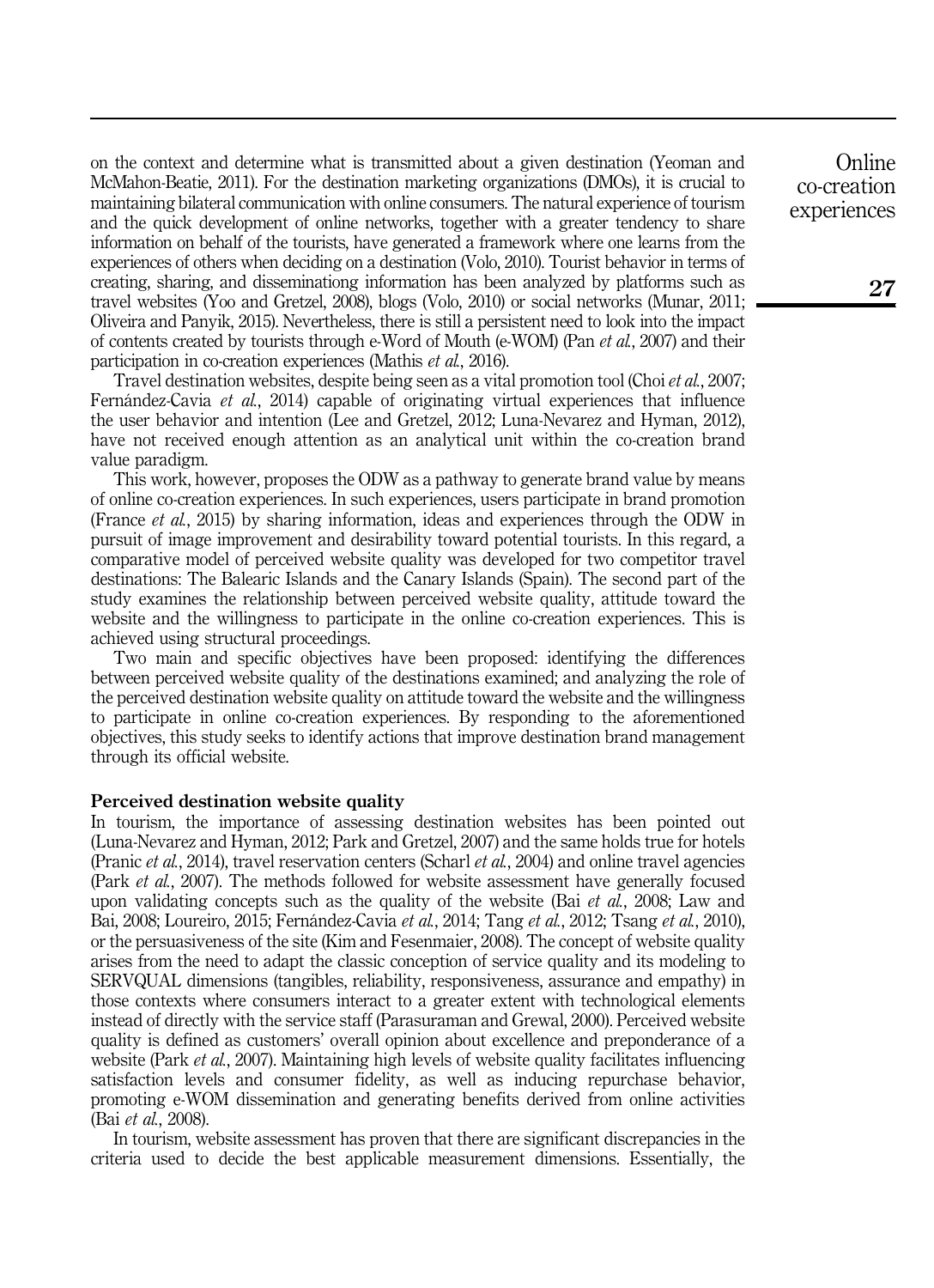differences between each approach vary in two aspects: according to the analytical context of reference, and how each of the dimensions is defined and grouped. The initial contributions in the assessment of website quality arose from a qualitative meta-analysis by Park and Gretzel (2007). Said authors pose a series of dimensions based on the similarity in their conceptualization and measurement throughout 153 academic works, including studies about tourism. These authors conclude that the key dimension for the success of destination websites are: ease of use (accessibility and ability to seek out information); the responsiveness (quick and effectiveness to solve user problems); fulfillment (extent to which service and product promises are met); security/privacy (confidence in website security); personalization (adaptability to unique user characteristics); visuals (colors, images and font); the quality of the information (variety, consistency and degree to which website information is updated); trust (credibility of the offer and the brand as it appears on the website); and interactivity (elements that facilitate the interaction between the website and other users).

Most of the aforementioned dimensions have recurrently been used by other authors when validating the measurement scales for website quality and performance. Authors such as Tsang et al. (2010) and Park et al. (2007) used six of these nine dimensions (ease of use/functionality, responsiveness, trust, visual aspect, quality of information and fulfillment) to analyze the effect of website quality on the willingness to use online travel agent website. On the other hand, authors such as Bai et al. (2008) and Law and Bai (2008) proposed a model to measure website quality with the main constructs being functionality and usability; these dimensions are used by Park et al. (2007). In contrast, Dickinger and Stangl (2013) assessed the performance of a touristic website by using the usability, user-friendliness, enjoyment, design, confidence, content quality, navigation and availability of the system as the dimensions of reference.

These and later studies have failed to reach a consensus regarding the dimensions that allow the quality of a destination website to be measured. The study by Tang et al. (2012) uses several sub-dimensions for the analysis: web design (appearance, user-friendliness and functionality); and the quality of the information (relevance, usefulness and amount of information). From another perspective, Fernández-Cavia et al. (2014) and Fernández-Cavia and Castro (2015) formulate that the quality of the destination website could be measured using the Web Quality Index. Said index integrates a series of technical, formal and web content indicators, grouped into four categories: persuasive aspects (promotional discourse and travel reservation capacity), technical aspects (web architecture, usability and functionality), interactive aspects (web-based environment and interaction tools) and communication aspects (adaptability of the website to mobile systems and the languages offered).

More recently, Loureiro (2015) applied four dimensions when assessing website quality for a series of islands that are tourist destinations. The dimensions correspond to the visual appearance (level of creativity, multimedia tools and adequate use of colors, images and animation), quality of the information (truthfulness, attractiveness, relevance and degree of maintenance), ease of use ( functionality, accessibility, consistency and search capacity) and interactivity (interactive elements and capacity for reservations or contact destination attractions and services). Table I provides a summary of the main studies in the field of website quality applied to tourism.

In this study, the website quality dimensions validated by Loureiro (2015) for tourist islands are used; a combined qualitative-quantitative combination is used to measure consumer perception. In this regard, the Park and Gretzel (2007) recommendations have been followed; these authors note that a significant portion of all research studies focusing on assessing websites in tourism only use the opinions of experts and predetermined indicators as a reference, instead of consumer opinions.

**EJMBE** 27,1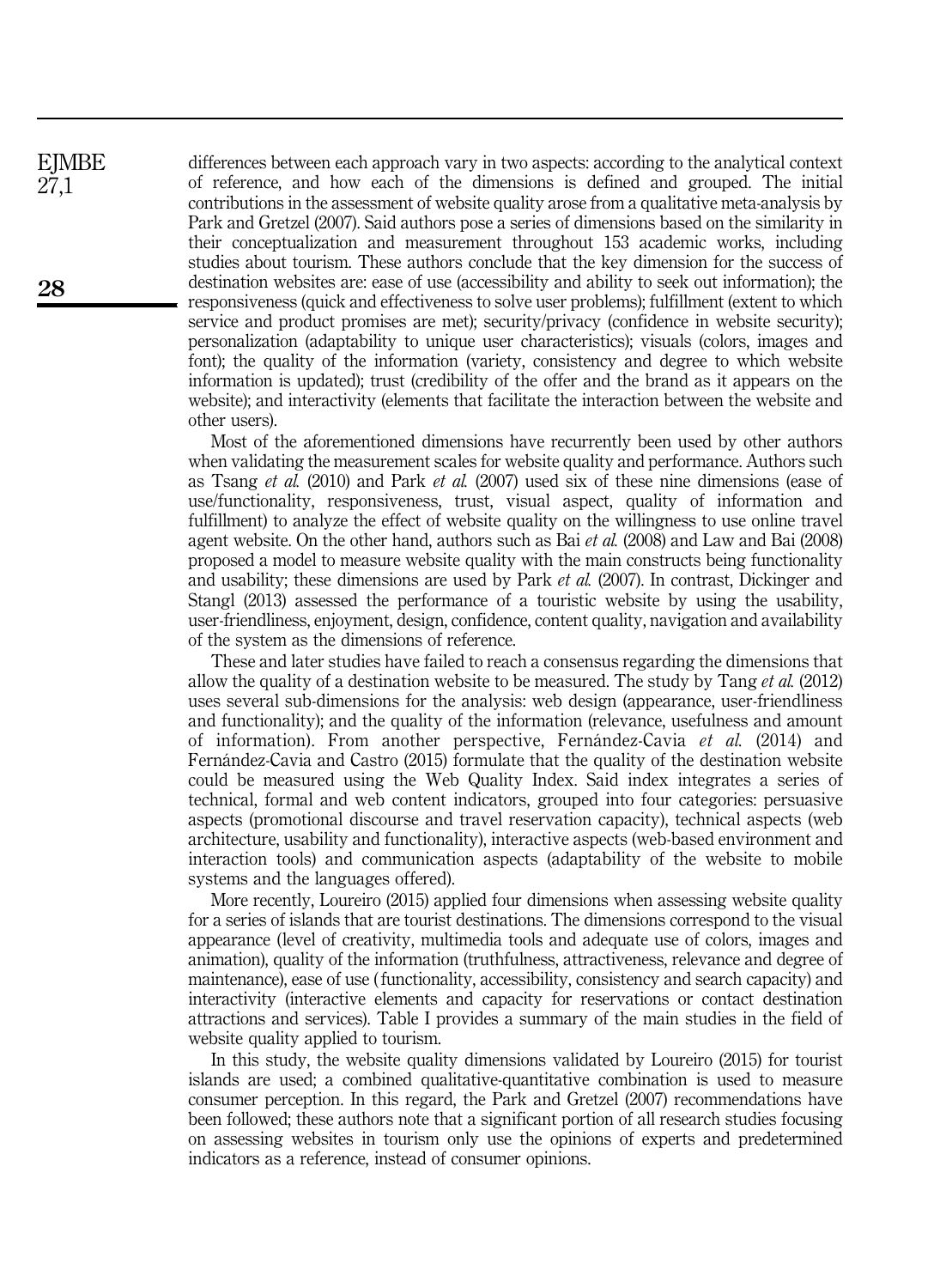| Authors (year)                                              | Dimensions                                                                                                                                                                               | Application                    | Online<br>co-creation      |
|-------------------------------------------------------------|------------------------------------------------------------------------------------------------------------------------------------------------------------------------------------------|--------------------------------|----------------------------|
| Park <i>et al.</i> (2007)                                   | Ease of use, responsiveness, trust, visual aspect, quality of the<br>information and fulfillment                                                                                         | Online travel<br>agencies      | experiences                |
| Bai et al. (2008)                                           | Functionality and usability                                                                                                                                                              | Travel reservation<br>websites |                            |
| Law and Bai<br>(2008)                                       | Functionality and usability                                                                                                                                                              | Travel reservation<br>websites | 29                         |
|                                                             | Tsang et al. (2010) Functionality, quality of the information and content,<br>responsiveness, assurance, appearance and presentation and<br>relationship with the client                 | Online travel<br>agencies      |                            |
| Tang <i>et al.</i> (2012)<br>Dickinger and<br>Stangl (2013) | Web design and quality of the information<br>Usability, user-friendliness, enjoyment, design, confidence, content Tourist websites<br>quality, navigation and availability of the system | Destination websites           |                            |
| Fernández-Cavia<br><i>et al.</i> (2014)                     | Persuasive aspects, technical, interactive and communicative                                                                                                                             | Destination websites           |                            |
| Loureiro (2015)                                             | Visual aspects, quality of the information and content, ease of use Destination websites<br>and level of interactivity                                                                   |                                | Table I.<br>Dimensions for |
| <b>Source:</b> By authors                                   |                                                                                                                                                                                          |                                | website quality            |

## Co-creation experiences and destination branding

Authors Vargo and Lusch (2004) pointed out the importance of incorporating consumers throughout the phases of value generation; in marketing literature, the idea of consumers acting as value co-creators has reigned. The concept of co-creation emerged from the service-dominant (S-D) logic paradigm as a process whereby consumers influence their own service experiences (Prahalad and Ramaswamy, 2004; Vargo and Lusch, 2004). The co-creation activities include consumer participation by sharing information, ideas and opinions during the developmental, design, marketing phases as well as product and service consumption (Payne *et al.*, 2009). Consumers have evolved from playing a passive role (goods-dominant logic) to one of full interaction (S-D logic) between the relationship with companies and distribution systems.

The S-D logic paradigm encompasses the concept of the brand being part of the interaction between consumers, employees (Berry, 2000), the value in use (Grönroos, 2011) and the experience shared (Brakus *et al.*, 2009) is accepted. In this sense, brand is defined as a social process in which organizations, together with consumers and stakeholders, have added value through co-creation (Brodie et al., 2009; Merz et al., 2009). Following the model by Iglesias *et al.* (2013), the brand's co-creation of value occurs in communication spaces between companies and consumers. This covers what is known as points of contact, both online (websites and social networks) and offline (shops, product and visual identity) which are called "co-creation experiences" (Binkhorst and Dekker, 2009), or similarly, "experimental environments" (Prahalad and Ramaswamy, 2004). At these points of contact, the brand allows employees, stakeholders, brand communities and other consumers to create and share information as well as opinions about products making up the identity and perceptions that the brand will acquire on the market (Payne *et al.*, 2009). Authors Nabimsan and Baron (2007, 2009) sustain that the values of learning (cognitive benefits related to the knowledge a consumer has about a brand), social integration ( feeling of belonging and identity in communities linked to the brand) and hedonistic (stimulation, motivation and pleasure derived from participating with the brand in creating products, information and services) motivate the consumer to participate with brands during the improvement processes and dissemination of a product online. The value of learning, social integration as well as hedonistic values are all part of the co-creation experience concept (Kohler et al., 2011; Nabimsan and Baron, 2007, 2009),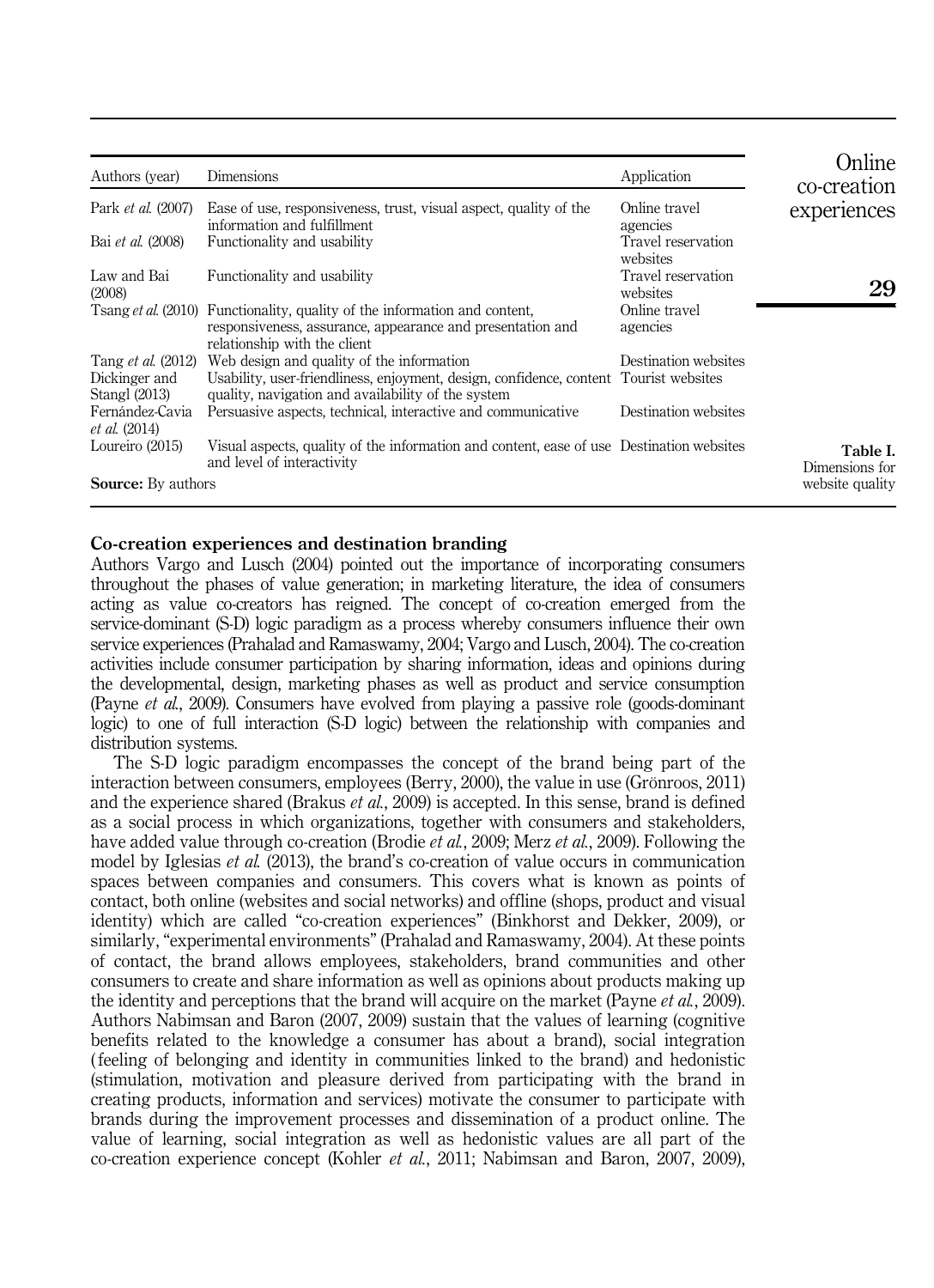**EJMBE** 27,1

defined as the consumer's mental state resulting from his/her participation in the co-creation process jointly with the brand.

In tourism, the online portrayal of consumers' travels is one of the best and most extensive sources of information available about experiences. (Binkhorst and Dekker, 2009). The concept of co-creation with the destination brand refers to the opportunity tourists have to create and share experiences and opinions about the destinations; this contributes to describing the brand/destination (Binkhorst and Dekker, 2009). It creates a specific image in the minds of tourists (Tussyadiah and Fesenmaier, 2008; Munar, 2011) and increases interest in visiting that location (Wang *et al.*, 2002). Furthermore, the contents that arise from co-creation establish a source of information that results more credible for consumers than official information (Leung et al., 2013). Co-creation activities throughout the tourist experience could be analyzed before, during and after the visit phases (Buonincontri and Micera, 2016; Neuhofer et al., 2012). In each one of these phases, tourists have the destination website available as a virtual experience. Thus, it helps tourists decide which destination to visit (pre-travel), consume or cultivate real-time information (at the destination) or share memories of the trip (post-travel).

## Website quality, attitude toward the website and willingness to participate in online co-creation

Traditionally, co-creation experiences have been linked to consumer satisfaction. In tourism literature, the evidence shows a positive direct relation between co-creation experiences and the global experience of a trip (Mathis et al., 2016; Shaw et al., 2011). However, other studies confirm the moderator role of the co-creation experiences in the perception of value and satisfaction (Sirgy, 2010).

In the recent years, destination website quality has been considered to be significant stimulation in tourist intentions and attitudes. For example, Chung *et al.* (2015) confirm a positive relation between destination website quality, the intention of using the website and the intention of visiting the destination. If users perceive a high-quality destination website, they are able to experience emotions and feel an increased level of control and excitement. Said emotional and cognitive reactions on behalf of user affect their attitude toward the website, and as last resort, the attitudes influence positively in the intention of visiting and recommending the destination (Loureiro, 2015).

The perceived destination website quality has not yet been directly linked to the willingness to participate in the co-creation experiences. While in marketing literature there is evidence of a positive relation between the quality of the online service and users' online co-creation behaviors (Carlson and O'Cass, 2010; Elsharnouby and Mahrous, 2015; Sheng and Liu, 2010). Elsharnouby and Mahrous (2015) state that the seven components of the online service quality (e-SQ) directly and positively affect user attitudes and intentions to participate in online co-creation activities. Therefore, this paper proposes (see Figure 1):

H1. The perceived quality of the destination website has a positive effect on the willingness to participate in online co-creation experiences.

Numerous marketing studies have analyzed the influence of different types of online consumer behavior components (Alcántara-Pilar and García, 2015, p. 380). Examples of website design include color, text, screen size or audiovisual elements present (Davis et al., 2008) as well as the website's capacity to contribute importance to the user in terms of perceived usefulness and ease of manipulation (Alcántara-Pilar and García, 2015; Castañeda et al., 2007). In this context, the attitude toward the website is defined as the tendency to react positively or negatively toward a website (Chen and Wells, 1999). Consumer attitudes are key factors when predicting their future intentions and purchase behaviors (Bruner and Kumar, 2005). Specifically, research has positively linked the dimensions for e-SQ to users' attitudes toward it (Carlson and O'Cass, 2010).

30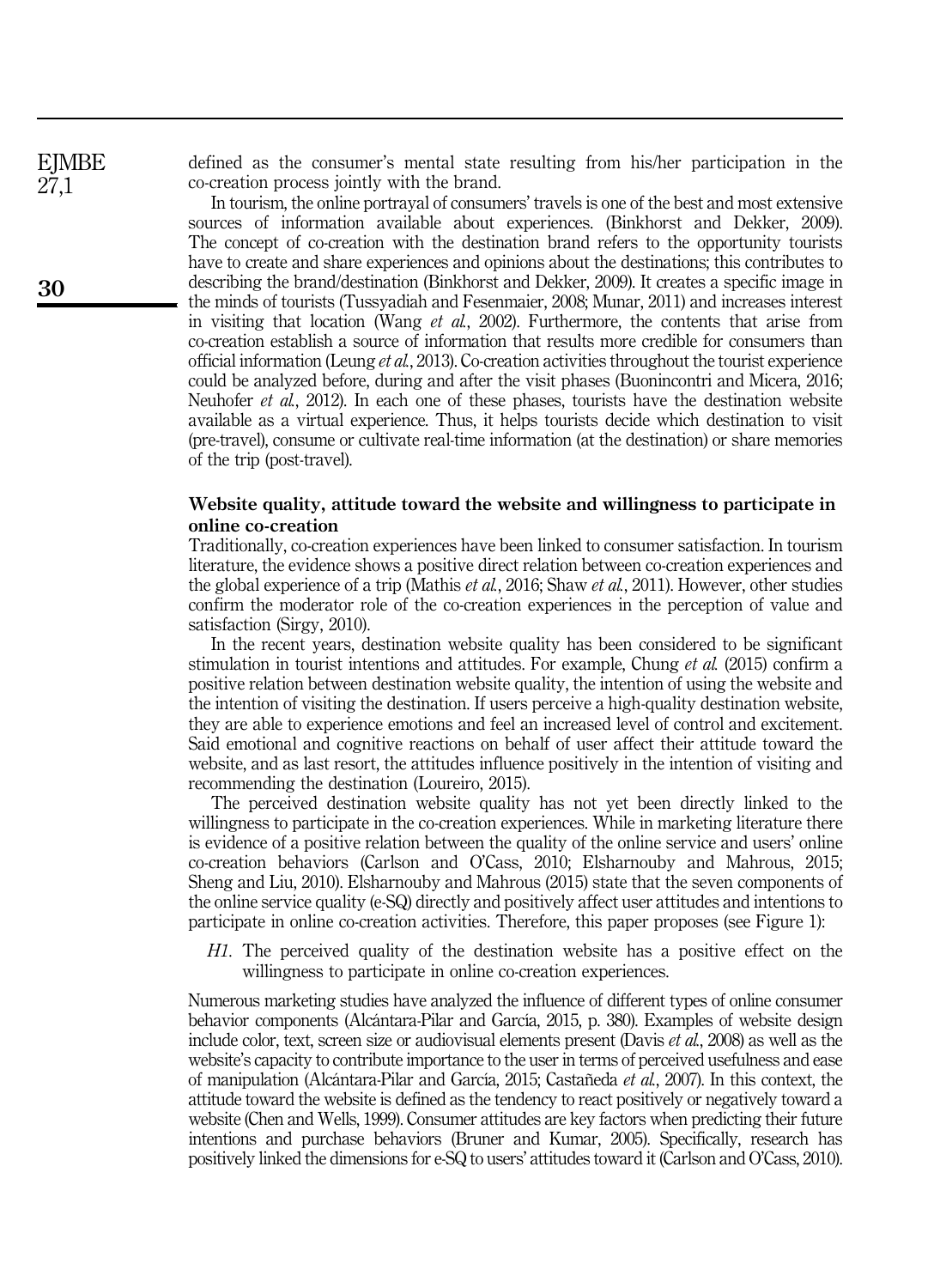

Likewise, the attitude toward the website positively influences the willingness to participate in the experience of destination online co-creation:

- H2. The perceived destination website quality has a positive effect on the attitude toward the website.
- H3. The attitude toward the destination website has a positive effect on the willingness of the user to participate in online co-creation experiences.

## Methodology

This study adopts a mixed methodology design (Johnson *et al.*, 2007) with a qualitativequantitative sequential exploratory focus (Creswell and Plano Clark, 2011) having been adopted. First, a content analysis was performed regarding the presence or absence of characteristic elements of the perceived website quality for the official websites of both competitor travel destinations: the Balearic Islands and the Canary Islands (Spain). The data were collected in July of 2016.

The starting point of this work has been the dimensions of the perceived website quality by Loureiro (2015) (ease of use, information, interactivity and web design) and the qualitative methodology developed by Luna-Nevarez and Hyman (2012) to analyze web quality. As did Luna-Nevarez and Hyman (2012), the analyzed unit is the first screen of the destination website. This main section must be visited by anyone accessing the destination website; it is also the area where the users' first impression is made, more specifically during the first 50 milliseconds of navigation (Lindgaard *et al.*, 2006). This first impression greatly affects the individual's global judgment of the website (Lim et al., 2000).

For each dimension of website quality, it is noted whether there is a presence or absence of web elements and that, as a whole, allows visitor perception to be established (see Table II). Hereafter, each of the dimensions and categories are described:

(1) the visual design of the website includes these categories: website size (small – smaller than two screens with a  $1,024 \times 768$  pixels of resolution, or big – equal or greater than two screens); website structure (balanced – with elements present on both the right and left side, or unbalanced – only one side); number of images ( few – less than ten, or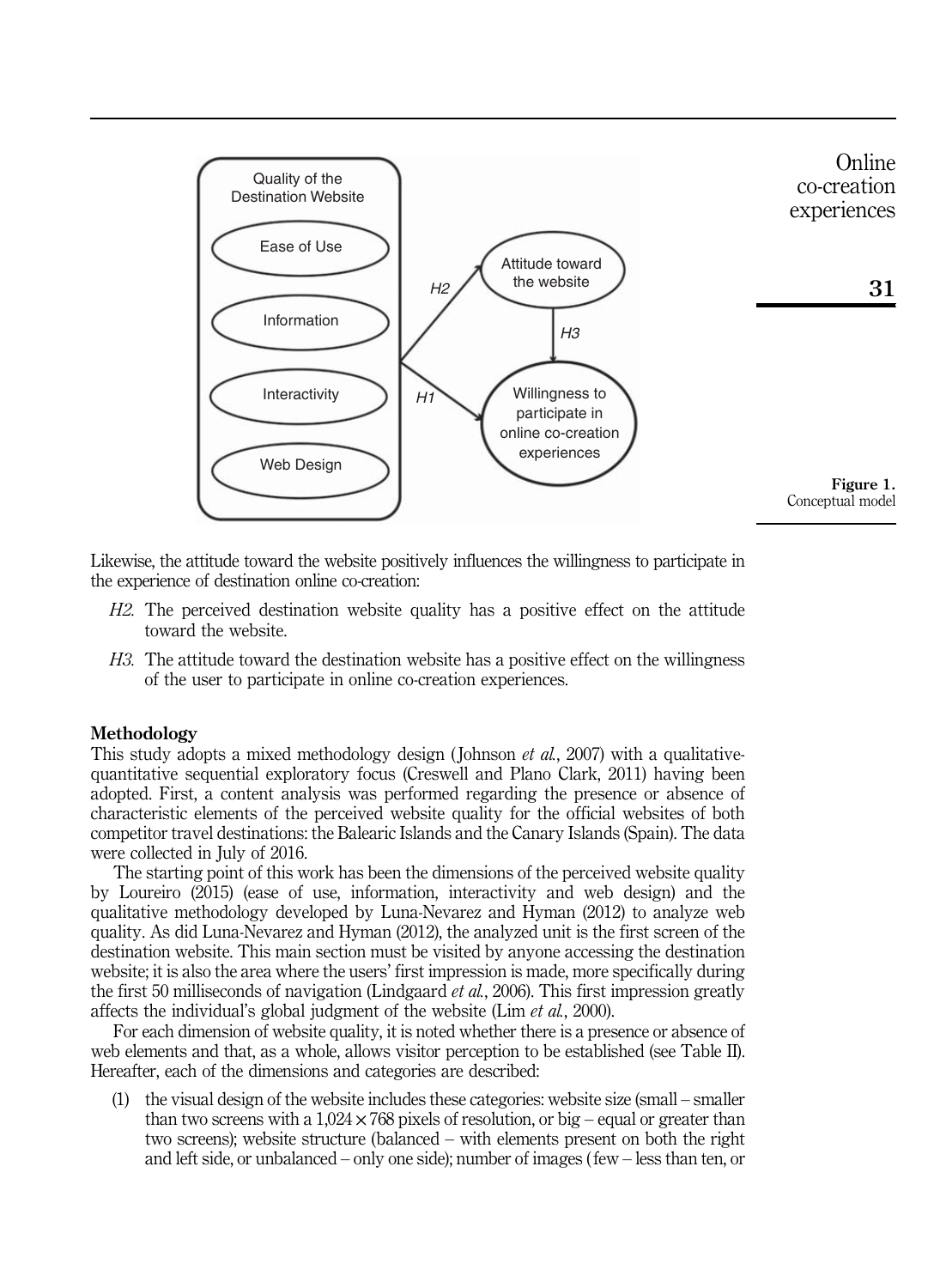| EJMBE<br>27,1                                       | Variable                                                                                                                                                                                                                | Category                                                                                                                                                                                                                                                                                                                                                                                |  |  |  |
|-----------------------------------------------------|-------------------------------------------------------------------------------------------------------------------------------------------------------------------------------------------------------------------------|-----------------------------------------------------------------------------------------------------------------------------------------------------------------------------------------------------------------------------------------------------------------------------------------------------------------------------------------------------------------------------------------|--|--|--|
| 32                                                  | Visual design<br>Size of pages<br>Structure<br>Number of images<br><b>Videos</b><br>Audios<br><b>Sliders</b>                                                                                                            | Small/large<br>Not balanced (left/right)/balanced<br>Few images/lots of images<br>No videos on the website/videos on the website<br>There are no audios on the website/there are audios on the website<br>There are no sliders/there are sliders                                                                                                                                        |  |  |  |
|                                                     | Ease of use<br>Website map<br>Search tools<br>Change the language<br>Type of scroll<br>Menu categories                                                                                                                  | There is no web map/there is a web map<br>There is no search tool/there is a search tool<br>Language cannot be changed/language can be changed<br>Lack of long scroll/presence of long scroll<br>Few categories on the website/lots of categories                                                                                                                                       |  |  |  |
|                                                     | <i>Information</i><br>Presence of text<br>Link to the website of each island<br>Updated content                                                                                                                         | Few words/lots of words<br>There are no links to the website of each island/there are links to the<br>website of each island<br>Outdated contents/updated contents                                                                                                                                                                                                                      |  |  |  |
| Table II.<br>Variables and<br>analytical categories | Interactivity<br>Social media<br>Weather information<br>Calendar of events<br>Reserve accommodations or activities<br>Space for user participation<br>Contact area<br><b>Source:</b> From Luna-Nevarez and Hyman (2012) | No link to social media/links to social media (Facebook, Twitter,<br>YouTube, etc.)<br>No weather information/weather information is provided<br>No calendar of events/there is a calendar of events<br>There is no reservation platform/there is a reservation platform<br>There are no interactive spaces/there are interactive spaces<br>There is no contact/there is a contact area |  |  |  |

many – equal or greater than ten); and presence or absence of videos, animated images (sliders) or audios on the website;

- (2) ease of use: presence or absence of searching tools, tabs to change languages, type of scroll downward or upward throughout the website and number of categories on the main menu ( $few - equal$  or lesser than five  $-$  and many  $-$  more than five);
- (3) text and content information: this category includes the presence or absence of a section related to each of the islands as well as the total percentage of space occupied by words ( few – equal or lesser than 25 percent of words or many – more than 25 percent); and
- (4) interactivity: said section determines the existence of links to social networks, information about the weather at the destination, calendar of events, accommodation and activity reservation engine, interactive spaces for user participation and a contact section for suggestions.

Second, by means of an online survey, users' assessment of destination web quality, the attitude toward the web and the willingness to participate in online co-creation experiences are obtained. To measure the perceived website quality, 16 items are divided into four dimension adapted to the scale developed by Loureiro (2015): ease of use ( four items); information ( four items); interactivity (three items); and website design ( five items). The attitude toward the destination website is measured through three items based on Mazaheri et al. (2011). Following Elsharnouby and Mahrous (2015), the willingness to participate in online co-creation experiences is measured using three items conditioned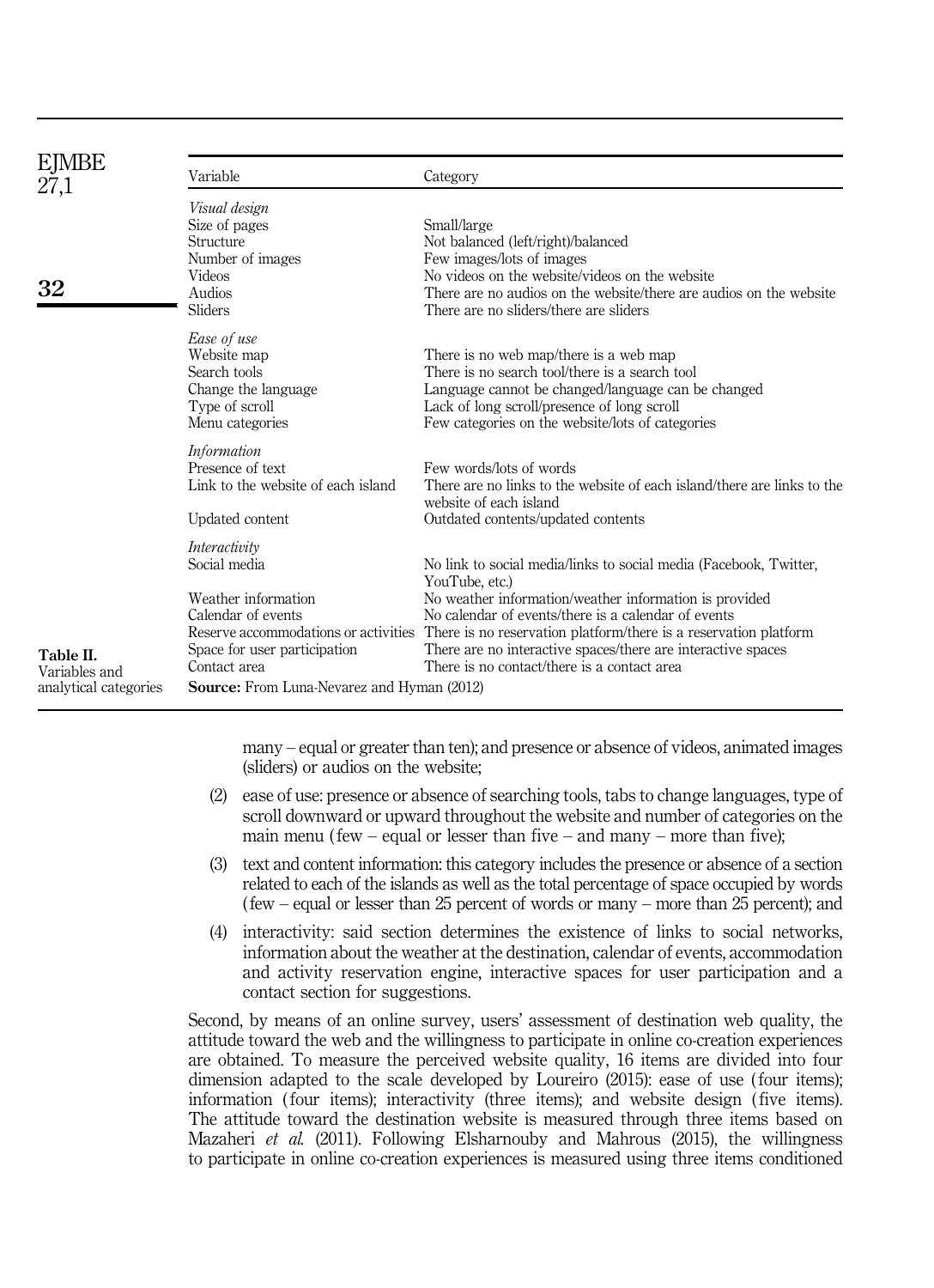to the destination website's content (Table IV offers a description of each item). The participants making up the sample are residents from Spain, most of them with university studies (89.69 percent) who were encouraged to randomly visit and experience one of the proposed destination websites from their computer. A total of 57.8 percent of the interviewees were woman and 42.2 percent men. Of the sample, 64.8 percent were within the 20-30-year-old range. The instructions include total freedom to focus on those sections of the website that were more attraction (Noort *et al.*, 2012) within a minimal navigation period of five minutes (Loureiro, 2015). In all, 135 surveys were valid.

#### Results

The analysis of both the Balearic Islands' and the Canary Islands' website contents have revealed: regarding the visual design, the Balearic Islands present a small website with a white background. The number of images is limited and there is no access to videos. The Canary Islands propose a large-sized website capable of completely covering the screen and a background with an island image. As regard to audiovisual elements, there are a number of accessible videos and images. One of the few aspects regarding visual dimension design that both websites coincide is the use of sliders, a series of changing images centered in the upper area, and also in the organization of contents in a balanced central position. When it comes to ease of use, the Canary Islands offer a reduced number of categories on the menu, although they incorporate a search tool and offer the possibility of choosing from among 14 languages. When navigating through the Canary Islands website, users encounter a long scroll to move upward and downward throughout the website. The Balearic Islands present a greater number of categories on the menu and an absence of long scroll; this allows the user to visualize the entire website on just one screen. The dimension referring to the text and content reflect the fact that the destinations do not use a great number of words on the home page. When it comes to the content being updated, there are significant differences. The Canary Islands maintain a current schedule of activities dated the same year as this analysis (2016), while the Balearic Islands present outdated information, from 2014, in the promotional section. Finally, in the interactive section, both destinations provide direct access to social networks and have created a contact area. However, the Canary Islands differ greatly from the Balearic Islands by including direct information about the weather of each island, estimated travel time from major European capitals to the destination and an interactive section where users leave messages in the sand as if they were on the beach.

Table III provides mean ratings obtained from the individual who has visited the website – the Balearic Islands vs the Canary Islands (the visited website is assigned randomly to each individual. Each interviewee only visits one website). First of all, the Canary Islands attained a much higher rating than the Balearic Islands in each dimension of the perceived website quality ( $p < 0.05$  for ease of use;  $p < 0.005$  for information; and  $p = 0.000$  for interactivity and web design). The dimension with the highest average rating was ease of use (3.82) for the Balearic Island and web design (4.30) for the Canary Islands.

In contrast with the theoretical model, a partial least square structural equation model using software Smart PLS 3.2.4 was used, as was the method recommended by Chin et al. (2003) and Fornell and Bookstein (1982) for situations where theory is less developed, the researchers are using formative and reflective variables and when the primary objective of applying structural modeling is prediction and explanation of target constructs. The unidimensional constructs were verified by a confirmatory factorial analysis under the parameters of convergence and discriminant validation. Following the procedure by Loureiro (2015), destination website quality is conceptually incorporated as a second-order formation factor. In this sense, the modeling through PLS is useful since it focuses on searching an extensive number of variables manifested and formative factors (Chin et al., 2003).

**Online** co-creation experiences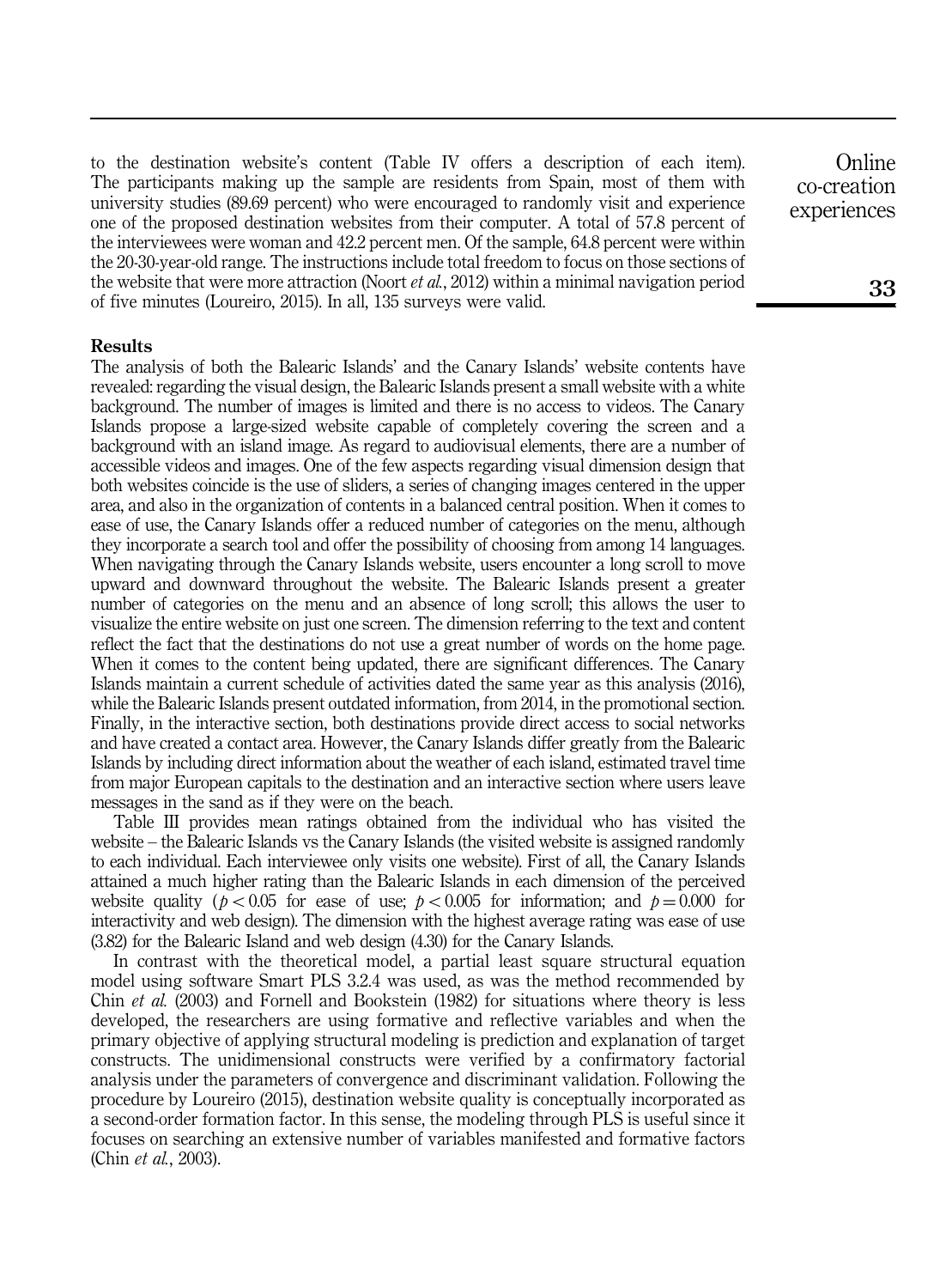| <b>EJMBE</b><br>27,1               | Variables                                                                                                                                         | Destination | $\boldsymbol{n}$ | Media <sup>a</sup> | Typical deviation | F     | $\mathcal{P}$ |  |  |  |
|------------------------------------|---------------------------------------------------------------------------------------------------------------------------------------------------|-------------|------------------|--------------------|-------------------|-------|---------------|--|--|--|
|                                    | Ease of use                                                                                                                                       | Balearic I. | 70               | 3.82               | 0.81              | 0.197 | 0.047         |  |  |  |
|                                    |                                                                                                                                                   | Canary I.   | 65               | 4.10               | 0.80              |       |               |  |  |  |
|                                    | Information                                                                                                                                       | Balearic L  | 70               | 3.78               | 0.71              | 0.309 | 0.003         |  |  |  |
|                                    |                                                                                                                                                   | Canary I.   | 65               | 4.14               | 0.69              |       |               |  |  |  |
|                                    | Interactivity                                                                                                                                     | Balearic L  | 70               | 2.73               | 1.13              | 4.993 | 0.000         |  |  |  |
| 34                                 |                                                                                                                                                   | Canary I.   | 65               | 3.83               | 0.86              |       |               |  |  |  |
|                                    | Web design                                                                                                                                        | Balearic I. | 70               | 3.15               | 0.95              | 2.470 | 0.000         |  |  |  |
|                                    |                                                                                                                                                   | Canary I.   | 65               | 4.30               | 0.70              |       |               |  |  |  |
|                                    | Attitude toward website                                                                                                                           | Balearic I. | 70               | 2.83               | 1.13              | 8.693 | 0.000         |  |  |  |
| Table III.                         |                                                                                                                                                   | Canary I.   | 65               | 4.21               | 0.81              |       |               |  |  |  |
| Results for the                    | <b>WPOCE</b>                                                                                                                                      | Balearic I. | 70               | 2.87               | 0.96              | 5.137 | 0.000         |  |  |  |
| comparative                        |                                                                                                                                                   | Canary I.   | 65               | 3.69               | 0.87              |       |               |  |  |  |
| assessment between<br>destinations | Notes: WPOCE, willingness to participate in online co-creation experiences. <sup>a</sup> Scale from 1 to 5 (totally<br>disagree to totally agree) |             |                  |                    |                   |       |               |  |  |  |

The results for reliability and validation of the constructs analyzed were favorable and greater than the reference value, 0.8 for CR (Nunnally, 1978), 0.7 for Cronbach's  $\alpha$  (Hair *et al.*, 1998) and 0.5 for AVE (Fornell and Larcker, 1981) (Table IV). Likewise, it confirms the discriminating validation of the constructs analyzed (Table V).

The results of the model measured with standardized statistics are presented in Figure 2. Destination website quality offers a positive, direct and significant effect on the willingness to participate in online co-creation experiences (H1:  $\beta = 0.388$ ,  $p < 0.001$ ), which confirms H1. H2 and H3 are also confirmed. A direct, positive and significant relationship between destination website quality and the attitude toward it has been obtained (H2:  $\beta = 0.844$ ,  $p < 0.001$ ) as well as the attitude toward the website and the willingness to participate in online co-creation experiences (H3:  $\beta = 0.494$ ,  $p < 0.001$ ). Finally, the model also indicates that the attitude toward the website acts as a mediator variable between website quality and the willingness to participate in online co-creation experiences (statistics from the Sobel test  $= 8.129$ ) (Preacher and Leonardelli, 2001).

The model's goodness-of-fit measurement for the set of the endogenous focal constructs (attitude toward the website and willingness to participate in online co-creation experiences) provide a value of 0.75, which is acceptable regarding the limits ( $GoF =$  between 0 and 1) proposed by Henseler and Sarstedt (2013) and Tenenhaus et al. (2005). The importance and predictive capacity of the model are calculated through  $R^2$  and  $\dot{Q}^2$  (Stone-Geisser's  $Q^2$  criterion). Specifically, the  $R^2$  parameter indicates that the constructs integrating the model explain 72 percent of the variance for the willingness to participate in online co-creation experiences. On the other hand, the positive values of  $Q^2$  in the attitude toward the website  $(Q^2 = 0.653)$  and the willingness to participate in co-creation experiences  $(Q^2 = 0.490)$  indicate the predictive importance of the links between the constructs (Fornell and Cha, 1994).

#### Discussion and conclusions

Upon reviewing the literature analyzed, the willingness to participate in online co-creation experiences had not been previously proposed as a user response to the quality of the destination website. Starting with a website quality comparative model, the results indicate significant differences in the way that the Balearic Islands and the Canary Islands engineer their official websites. The authors' proposed model is able to confirm that the Canary Islands website obtained significantly greater assessments when compared to that of the Balearic Islands, and for all and each of the dimensions for perceived website quality.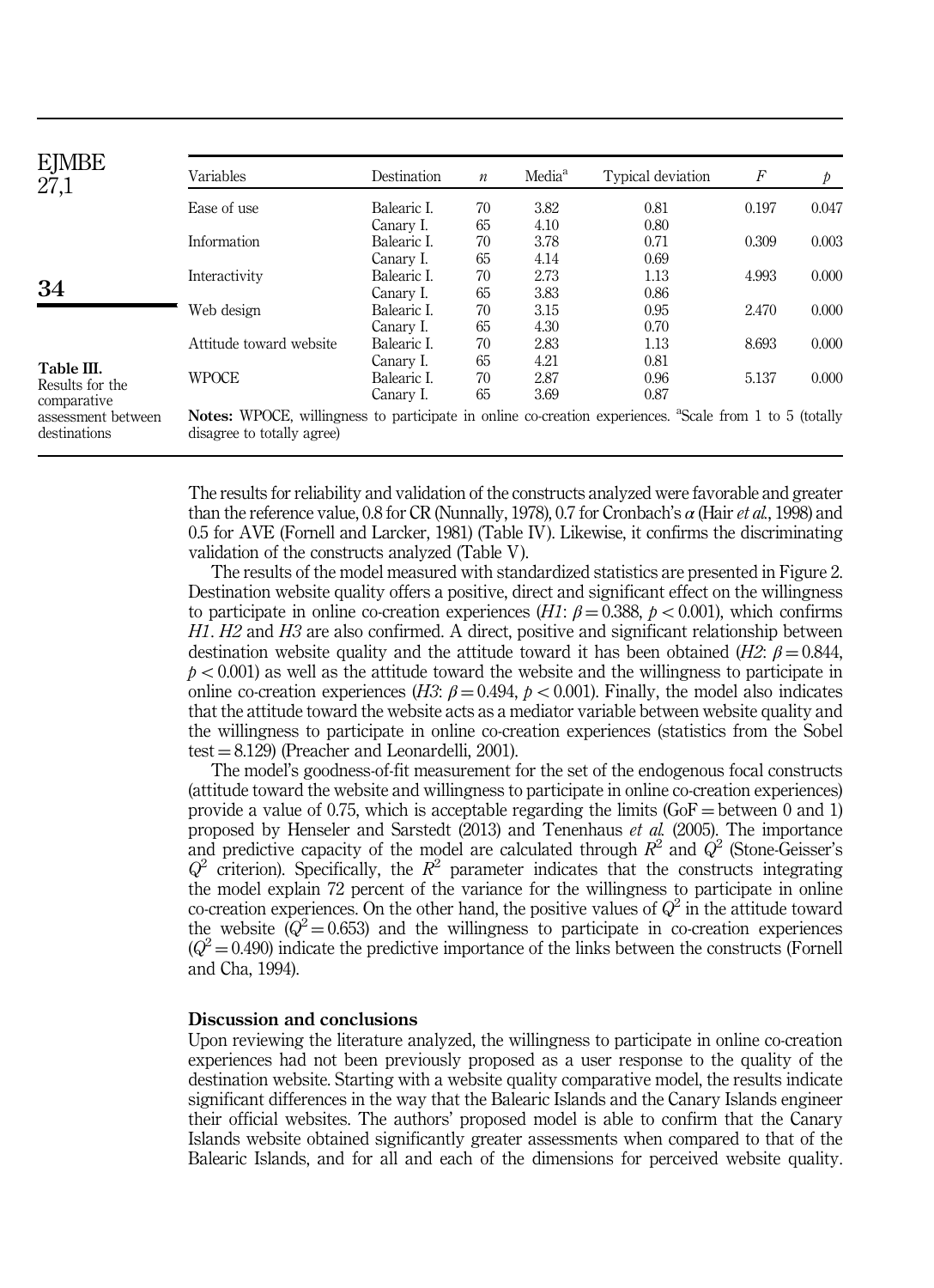| Variables <sup>a</sup>                                                                                                      | Mean (DT)           |      | Li AVE         | $\alpha$ | <b>CR</b> | Online<br>co-creation    |
|-----------------------------------------------------------------------------------------------------------------------------|---------------------|------|----------------|----------|-----------|--------------------------|
| Ease of use                                                                                                                 |                     |      | 0.74 0.89 0.92 |          |           | experiences              |
| It is easy to navigate the website                                                                                          | $4.00(0.90)$ 0.87   |      |                |          |           |                          |
| Once on the website, I can quickly find the sections I want to see                                                          | 3.94 (0.96) 0.82    |      |                |          |           |                          |
| The website has well-organized categories                                                                                   | $3.96(0.93)$ 0.88   |      |                |          |           |                          |
| With a few clicks, I access what I want                                                                                     | 3.92 (0.97) 0.88    |      |                |          |           |                          |
| <i>Information</i>                                                                                                          |                     |      | 0.67 0.83 0.89 |          |           | 35                       |
| Information can be accessed easily on the destination website                                                               | 3.89 (0.95)         | 0.81 |                |          |           |                          |
| The website provides sufficient information                                                                                 | $4.02(0.95)$ 0.78   |      |                |          |           |                          |
| The information on the website seems useful                                                                                 | 4.07 (0.81) 0.84    |      |                |          |           |                          |
| The website is a good source of information about the destination                                                           | 3.73 (0.80) 0.84    |      |                |          |           |                          |
| Interactivity                                                                                                               |                     |      | 0.76 0.84 0.90 |          |           |                          |
| The website allows me to see the content from other regarding the destination                                               | 3.16 (1.27)         | 0.91 |                |          |           |                          |
| I can share my opinions and contact others on the website                                                                   | $3.10(1.33)$ $0.93$ |      |                |          |           |                          |
| From the website, I have access to destination social networks                                                              | 3.56 (1.34) 0.78    |      |                |          |           |                          |
| Web design                                                                                                                  |                     |      | 0.76 0.91 0.94 |          |           |                          |
| The website is attractive                                                                                                   | 3.60 (1.32)         | 0.89 |                |          |           |                          |
| The website is organized.                                                                                                   | 3.88(1.02)          | 0.78 |                |          |           |                          |
| The website correctly uses multimedia contents                                                                              | 3.68 (1.08) 0.86    |      |                |          |           |                          |
| The colors used on the website are appropriate                                                                              | $3.64(1.20)$ 0.92   |      |                |          |           |                          |
| The font used on the website seems correct                                                                                  | 3.73 (1.20) 0.89    |      |                |          |           |                          |
| Willingness to participate in online co-creation experiences                                                                |                     |      | 0.69 0.77 0.87 |          |           |                          |
| I am interested in requesting further information directly from the                                                         |                     |      |                |          |           |                          |
| destination website                                                                                                         | 3.74 (1.10) 0.83    |      |                |          |           |                          |
| The destination encourages me to participate by sharing content                                                             |                     |      |                |          |           |                          |
| or information                                                                                                              | $3.02(1.28)$ 0.88   |      |                |          |           |                          |
| There is an elevated probability that I will share content or opinions on                                                   |                     |      |                |          |           |                          |
| the website                                                                                                                 | $3.03(1.23)$ 0.78   |      |                |          |           |                          |
| Attitude toward the destination website                                                                                     |                     |      | 0.92 0.96 0.97 |          |           |                          |
| The destination has a good website                                                                                          | 3.47 (1.23) 0.96    |      |                |          |           |                          |
| My reaction to the website is positive.                                                                                     | 3.61(1.16)0.97      |      |                |          |           |                          |
| I like the destination website                                                                                              | 3.48 (1.22) 0.92    |      |                |          |           | Table IV.                |
| Notes: Li, load factor; AVE, average variance extracted; CR, composite reliability. <sup>a</sup> Scale from 1 to 5 (totally |                     |      |                |          |           | Measure model:           |
| disagree to totally agree)                                                                                                  |                     |      |                |          |           | reliability and validity |
|                                                                                                                             |                     |      |                |          |           |                          |

| Variables                                                                                                   |       | 2     |       | 4     | h.    |       |
|-------------------------------------------------------------------------------------------------------------|-------|-------|-------|-------|-------|-------|
| 1. Attitude                                                                                                 | 0.961 |       |       |       |       |       |
| 2. Web design                                                                                               | 0.876 | 0.871 |       |       |       |       |
| 3. Ease of use                                                                                              | 0.502 | 0.587 | 0.860 |       |       |       |
| 4. Information                                                                                              | 0.582 | 0.627 | 0.614 | 0.816 |       |       |
| 5. Interactivity                                                                                            | 0.662 | 0.640 | 0.339 | 0.424 | 0.875 |       |
| 5. WPOCE                                                                                                    | 0.822 | 0.794 | 0.490 | 0.556 | 0.708 | 0.835 |
| Notes: WPOCE, willingness to participate in online co-creation experiences. The diagonal values represented |       |       |       |       |       |       |
| in italic type correspond to the rotation of AVEs                                                           |       |       |       |       |       |       |

These results are explained by the content analysis; the Canary Islands website provided users with a higher number of visual impacts (destination images, videos and larger sized web), with interactive areas (co-creation spaces to share travel photos taken at the destination) and updated contents. This evidence is in line with Kaplanidou and Vogt (2006) as it confirms that the visit to the destination website is significantly denoted by the visual aspects associated to colors, image, videos or even the font used. On the other hand, the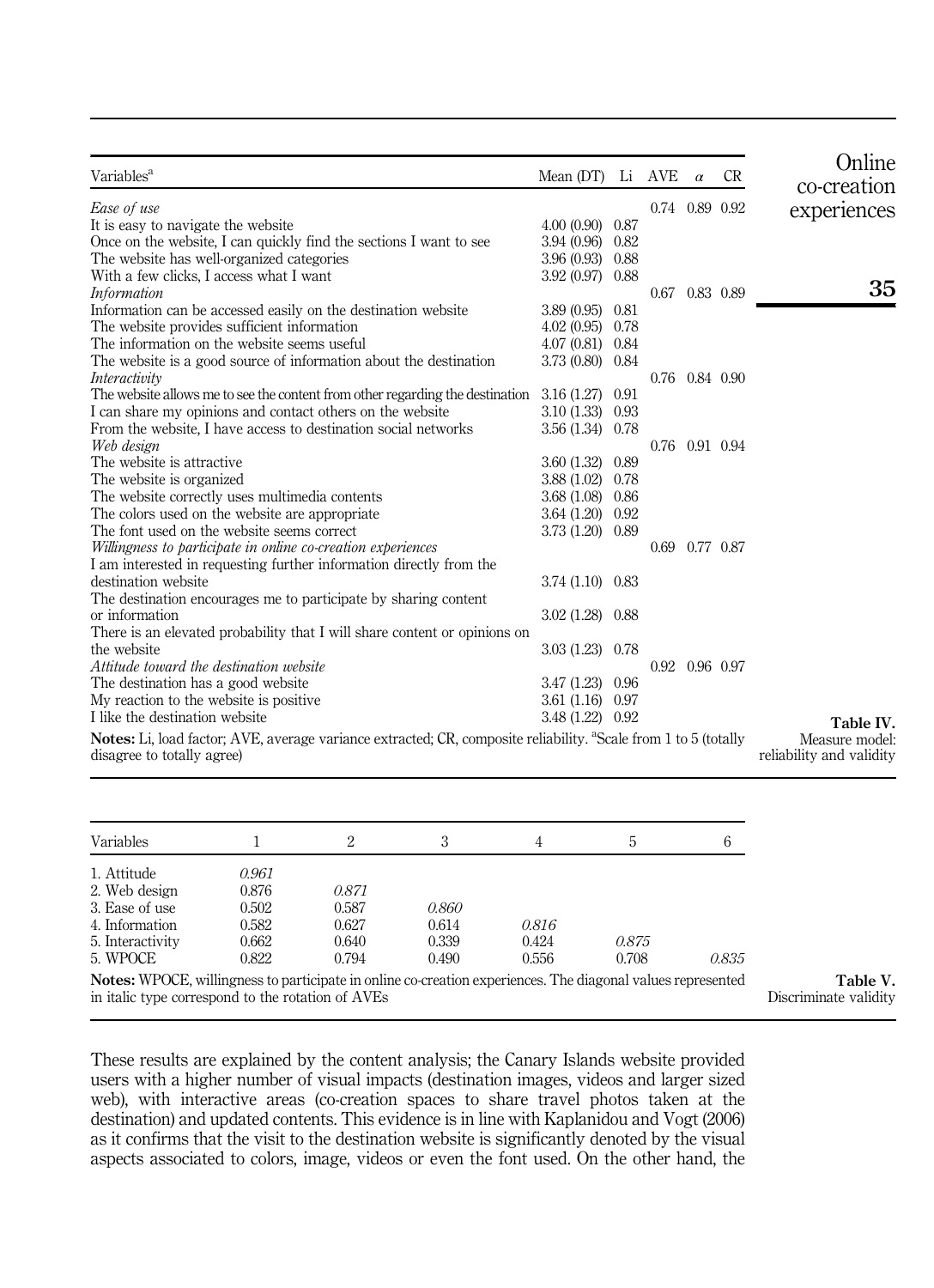

relational model

**Notes:** GoF=0.75. \*\*\**p*<0.001

Canary Islands website obtained higher average scores in the section for interactivity when compared to that of the Balearic Islands. Essentially, this is due to the fact that it has a platform where visitors can upload messages simulating that these are written in the sand, photos and travel testimonials. By comparison, the Balearic Islands only have one contact address and the direct access to social networks. These indications emphasize the importance of supporting website architecture with a high degree of user interactivity, as indicated by Míguez-González and Fernández-Cavia (2015) and Mohd-Any et al. (2015).

From the theoretical standpoint of this work, a relationship model between the constructs of perceived destination website, the attitude toward the website and the willingness to participate in online co-creation experiences can be verified. First of all, the dimensions for the perceived destination website construct are satisfactorily validated for measurement, coinciding with the results by Loureiro (2015). Participants in the study showed a keen interest interest in the design, in ease of use and the quality of the information offered on the websites. Second, this confirms that if a destination website has a perceived high quality, users show a more positive attitude toward the website, as well as greater willingness toward participating in online co-creation experiences. On the other hand, the attitude toward the website mediates, in a partial level, between destination website quality and the willingness toward participating in online co-creation experiences.

## Implications for management

DMOs have the opportunity to use Web 2.0 platforms to establish relationships with potential and already loyal tourists. The destination website allows narratives from tourists to be collected, thus providing value as a source of information for decision making and travel planning. That said, to get users to actively participate in the generation of value for the destination brand, it is necessary to develop co-creation spaces that are able to motivate tourists and get them to participate. As indicated by the results, two tourist destinations that receive millions of visitors every year (Balearic Islands and the Canary Islands) have yet to implement relative, co-creation-based actions through their websites. In a context where it is essential to seek out differentiating elements between destinations, co-creation experiences present new challenges. Destinations' initial online co-creation strategies are in line with the proposal by the Canary Islands, which provides spaces on their website for tourists to upload their own travel photos. However, there are multiple options, such as the development of areas where locals and faithful tourists act as destination ambassadors by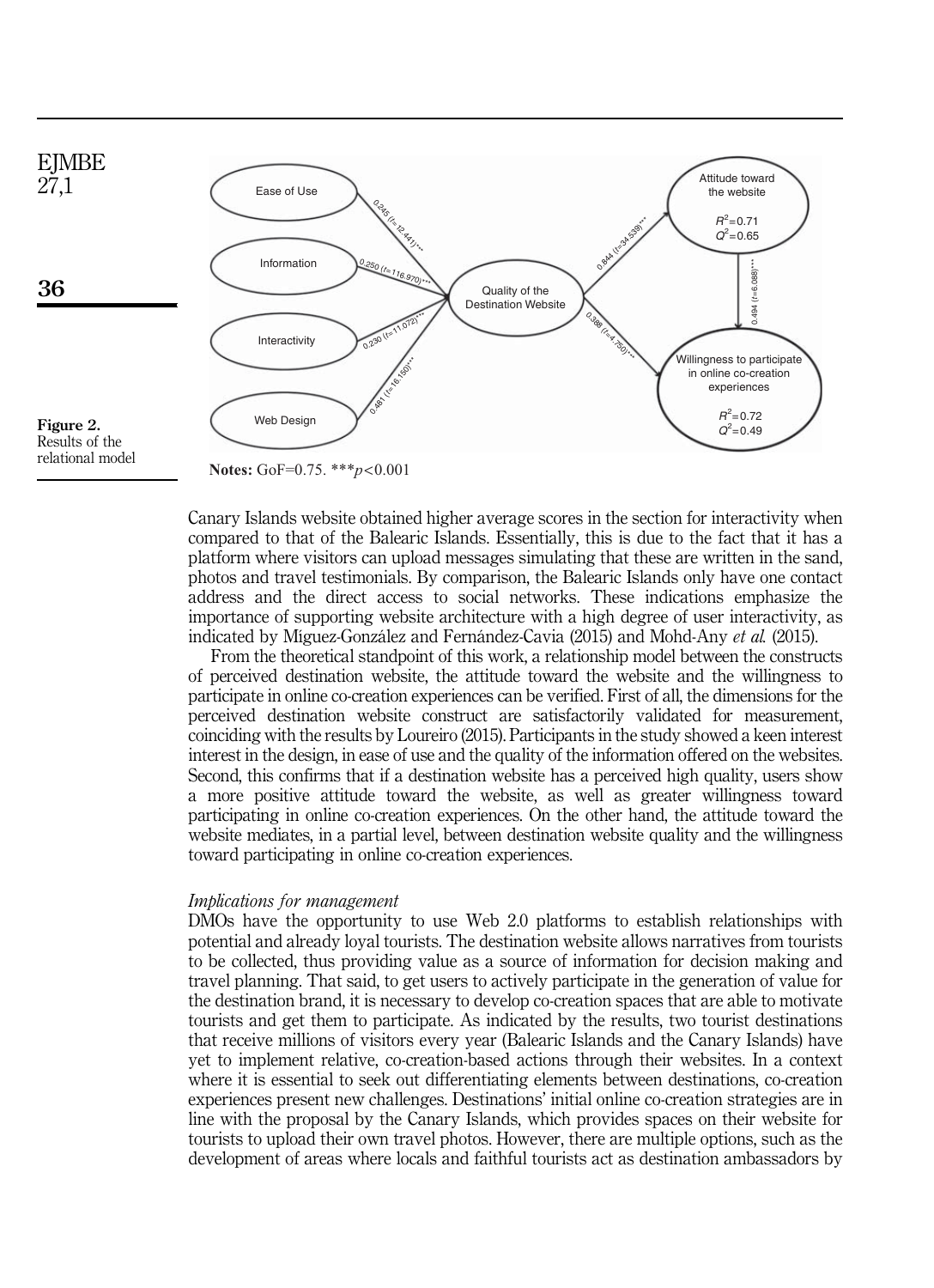sharing their itineraries and preferred locations. Management needs – to date unheard of – arise within these proposals. These correspond to those related to content moderation, created by the users. Thus, it would be necessary to protect the brand against possibly inappropriate messages or contents on the website that fail to grant value to users or that are detrimental to the destination image.

### Limitations and future lines of research

It is essential to recognize that this work has a series of limitations that must be overcome in future research projects. First of all, the size and representativeness of the sample used needs to be expanded; the same holds true for the control environment, the duration and depth of participant navigation. Second, the measurement scale for the willingness to participate in co-creation experiences needs to be validated in a variety of contexts and scenarios for its conceptual acceptance, although it currently does provide adequate indicators for reliability as well as internal and external validity. Likewise, it is crucial that the work be expanded to apply theoretical models to other and divers tourist destinations. From the standpoint of content analysis, measuring a greater number of indicators per dimension for website quality would facilitate better discrimination of the differences between destinations. It would be enriching for future studies to include the various behavior response types of the virtual visitors in the model in such a way that the implications of online co-creation in the intention to visit could be measured, or even, if the websites receive a greater number of visits based on its ability to make visitors more participative. With more ample samples, it would also be interesting to analyze whether or not there are significant differences in online co-creation with the various destinations in terms of social-demographic variables, for example, gender, age or nationality, or other behavioral variables such as the users' preferred type of tourist offer.

#### References

- Alcántara-Pilar, J.M. and García, S.B. (2015), "Antecedents of attitudes toward the website: the moderating role of long-term orientation and individualism", Cross Cultural Management: An International Journal, Vol. 22 No. 3, pp. 379-404.
- Bai, B., Law, R. and Wen, I. (2008), "The impact of website quality on customer satisfaction and purchase intentions evidence from Chinese online visitors", International Journal of Hospitality, Vol. 27 No. 3, pp. 391-402.
- Berry, L.L. (2000), "Cultivating service brand equity", Journal of the Academy of Marketing Science, Vol. 28 No. 1, pp. 128-137.
- Binkhorst, E. and Dekker, T.D. (2009), "Agenda for co-creation tourism experience research", Journal of Hospitality Marketing & Management, Vol. 18 Nos 2/3, pp. 311-327.
- Brakus, J.J., Schmitt, B.H. and Zarantonello, L. (2009), "Brand experience: what it is? How is it measured? Does it affect loyalty?", Journal of Marketing, Vol. 73 No. 3, pp. 52-68.
- Brodie, R.J., Whittome, J.R.M. and Brush, G.J. (2009), "Investigating the service brand: a customer value perspective", Journal of Business Research, Vol. 62 No. 3, pp. 345-355.
- Bruner, G.C. II and Kumar, A. (2005), "Explaining consumer acceptance of handheld internet devices", Journal of Business Research, Vol. 58 No. 3, pp. 553-558.
- Buonincontri, P. and Micera, R. (2016), "The experience co-creation in smart tourism destinations: a multiple cases analysis of European destinations", Information Technology & Tourism, Vol. 16 No. 3, pp. 285-315.
- Carlson, J. and O'Cass, A. (2010), "Exploring the relationships between e-service quality, satisfaction, attitudes and behaviors in content-driven e-service websites", Journal of Services Marketing, Vol. 24 No. 2, pp. 112-127.

**Online** co-creation experiences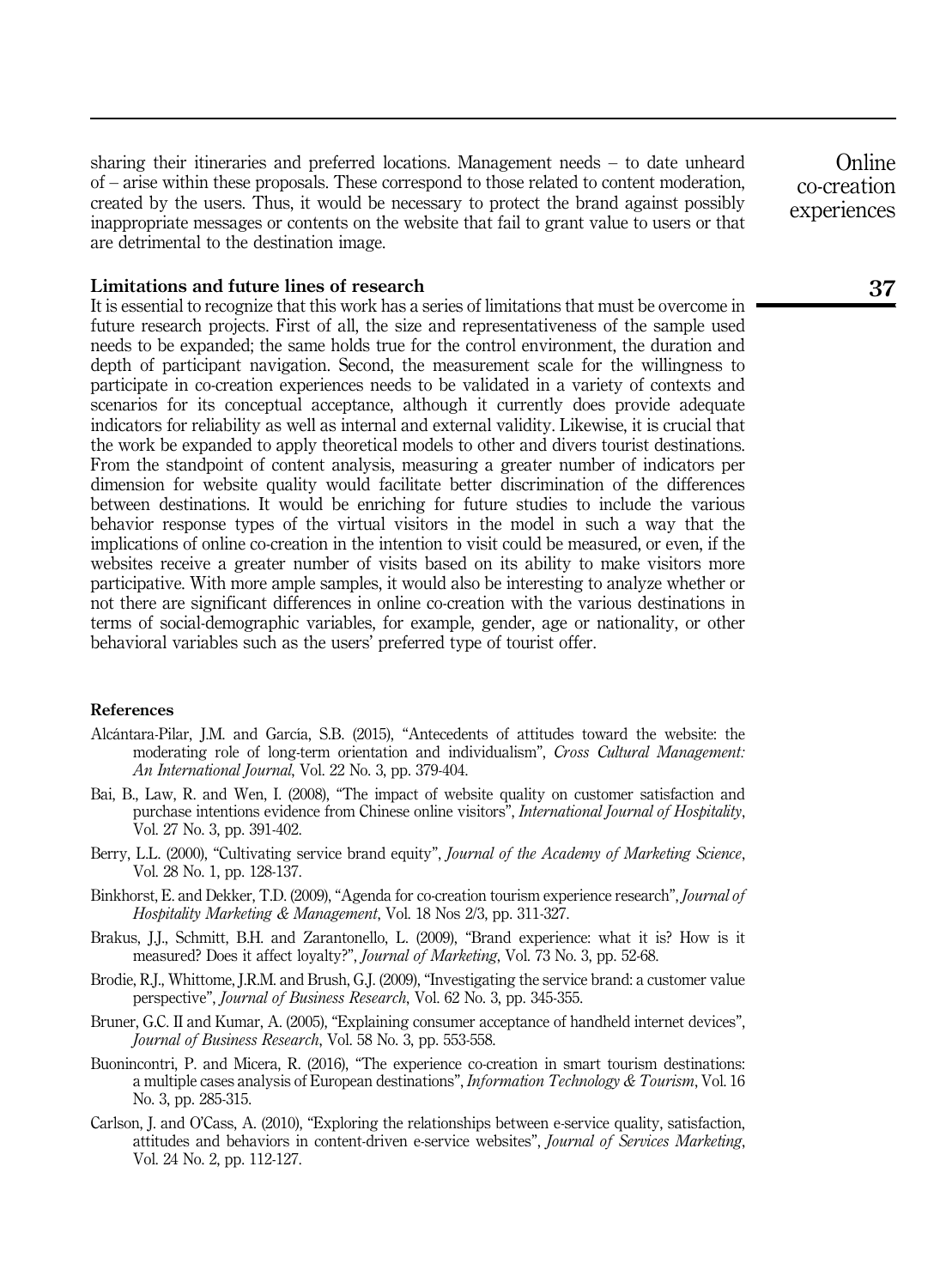| 27,1 | effects of user experiences", <i>Information &amp; Management</i> , Vol. 44 No. 4, pp. 384-396.                                                                                                                                                                                                                   |  |  |  |  |  |  |
|------|-------------------------------------------------------------------------------------------------------------------------------------------------------------------------------------------------------------------------------------------------------------------------------------------------------------------|--|--|--|--|--|--|
|      | Chen, Q. and Wells, W.D. (1999), "Attitude toward the site", <i>Journal of Advertising Research</i> , Vol. 39<br>No. 5, pp. 27-37.                                                                                                                                                                                |  |  |  |  |  |  |
| 38   | Chin, W.W., Marcolin, B.L. and Newsted, P.R. (2003), "A partial least squares latent variable modeling<br>approach for measuring interaction effects: results from a Monte Carlo simulation study and<br>an electronic-mail emotion/adoption study", Information Systems Research, Vol. 14 No. 2,<br>pp. 189-217. |  |  |  |  |  |  |
|      | Choi, S., Lehto, X.Y. and Morrison, A.M. (2007), "Destination image representation on the<br>web: content analysis of Macau travel related websites", Tourism Management, Vol. 28 No. 1,<br>pp. 118-129.                                                                                                          |  |  |  |  |  |  |
|      | Choi, S., Lehto, X.Y., Morrison, A.M. and Jang, S.S. (2012), "Structure of travel planning processes and<br>information use patterns", <i>Journal of Travel Research</i> , Vol. 51 No. 1, pp. 26-40.                                                                                                              |  |  |  |  |  |  |
|      | Chung, N., Lee, H., Lee, S.J. and Koo, C. (2015), "The influence of tourism website on tourists' behaviour<br>to determinate destination selection: a case study of creative economy in Korea", Technological<br>Forecasting & Social Change, Vol. 96 No. 8, pp. 130-143.                                         |  |  |  |  |  |  |
|      | Creswell, J.W. and Plano Clark, V.L. (2011), <i>Designing and Conducting Mixed Methods Research</i> ,<br>Sage Publications, Thousand Oaks, CA.                                                                                                                                                                    |  |  |  |  |  |  |
|      | Davis, L., Wang, S. and Lindridge, A. (2008), "Culture influences on emotional responses to on-line store<br>atmospheric cues", Journal of Business Research, Vol. 61 No. 8, pp. 806-812.                                                                                                                         |  |  |  |  |  |  |
|      | Dickinger, A. and Stangl, B. (2013), "Website performance and behavioral consequences: a formative<br>measurement approach", Journal of Business Research, Vol. 66 No. 6, pp. 771-777.                                                                                                                            |  |  |  |  |  |  |
|      | Elsharnouby, T. and Mahrous, A. (2015), "Customer participation in online co-creation experience:<br>the role of e-service quality", <i>Journal of Research in Interactive Marketing</i> , Vol. 9 No. 4,<br>pp. 313-336.                                                                                          |  |  |  |  |  |  |
|      | Fernández-Cavia, J. and Castro, D. (2015), "Communication and branding on national tourism<br>websites", <i>Cuadernos.info</i> , Vol. 37 No. 1, pp. 167-185.                                                                                                                                                      |  |  |  |  |  |  |
|      | Fernández-Cavia, J., Rovira, C., Díaz-Luque, P. and Cavaller, V. (2014), "Web Quality Index (WQI) for<br>official destination websites. Proposal for an assessment system", Tourism Management<br><i>Perspectives</i> , Vol. 9 No. 1, pp. 5-13.                                                                   |  |  |  |  |  |  |
|      | Fornell, C. and Bookstein, F.L. (1982), "Two structural equation models: LISREL and PLS applied to<br>consumer exit-voice theory", <i>Journal of Marketing Research</i> , Vol. 19 No. 4, pp. 440-452.                                                                                                             |  |  |  |  |  |  |
|      | Fornell, C. and Cha, J. (1994), "Partial least squares", in Bagozzi, R.P. (Ed.), Advanced Methods of<br>Marketing Research, Blackwell, Cambridge, pp. 52-78.                                                                                                                                                      |  |  |  |  |  |  |
|      | Fornell, C. and Larcker, D.F. (1981), "Evaluating structural models with unobservable variables and<br>measurement error", Journal of Marketing Research, Vol. 18 No. 1, pp. 39-50.                                                                                                                               |  |  |  |  |  |  |
|      | France, C., Merrilees, B. and Miller, D. (2015), "Customer brand co-creation: a conceptual model",<br>Marketing Intelligence & Planning, Vol. 33 No. 6, pp. 848-864.                                                                                                                                              |  |  |  |  |  |  |
|      | Grönroos, C. (2011), "Value co-creation in service logic: a critical analysis", Marketing Theory, Vol. 11<br>No. 3, pp. 279-301.                                                                                                                                                                                  |  |  |  |  |  |  |
|      | Hair, J., Anderson, R.E., Tatham, R.L. and Black, W.C. (1998), <i>Multivariate Data Analysis</i> , Prentice-Hall,<br>Upper Saddle River, NJ.                                                                                                                                                                      |  |  |  |  |  |  |
|      | Henseler, J. and Sarstedt, M. (2013), "Goodness-of-fit indices for partial least squares path modeling",<br>Computational Statistics, Vol. 28 No. 2, pp. 565-580.                                                                                                                                                 |  |  |  |  |  |  |
|      | Iglesias, O., Ind, N. and Alfaro, M. (2013), "The organic view of the brand: a brand value co-creation                                                                                                                                                                                                            |  |  |  |  |  |  |

Castañeda, J.A., Muñoz-Leiva, F. and Luque, T. (2007), "Web acceptance model (WAM): moderating

EJMBE

IPK International (2015), "ITB World Travel Trends Report 2015-2016", available at: [www.itb-berlin.](www.itb-berlin.de/media/itbk/itbk_dl_all/itbk_dl_all_itbkongress/itbk_dl_all_itbkongress_itbkongress365/itbk_dl_all_itbkongress_itbkongress365_itblibrary/itbk_dl_all_itbkongress_itbkongress365_itblibrary_studien/ITB_World_Travel_Trends_Report_2015_2016.pdf) [de/media/itbk/itbk\\_dl\\_all/itbk\\_dl\\_all\\_itbkongress/itbk\\_dl\\_all\\_itbkongress\\_itbkongress365/](www.itb-berlin.de/media/itbk/itbk_dl_all/itbk_dl_all_itbkongress/itbk_dl_all_itbkongress_itbkongress365/itbk_dl_all_itbkongress_itbkongress365_itblibrary/itbk_dl_all_itbkongress_itbkongress365_itblibrary_studien/ITB_World_Travel_Trends_Report_2015_2016.pdf) [itbk\\_dl\\_all\\_itbkongress\\_itbkongress365\\_itblibrary/itbk\\_dl\\_all\\_itbkongress\\_itbkongress365\\_](www.itb-berlin.de/media/itbk/itbk_dl_all/itbk_dl_all_itbkongress/itbk_dl_all_itbkongress_itbkongress365/itbk_dl_all_itbkongress_itbkongress365_itblibrary/itbk_dl_all_itbkongress_itbkongress365_itblibrary_studien/ITB_World_Travel_Trends_Report_2015_2016.pdf) [itblibrary\\_studien/ITB\\_World\\_Travel\\_Trends\\_Report\\_2015\\_2016.pdf](www.itb-berlin.de/media/itbk/itbk_dl_all/itbk_dl_all_itbkongress/itbk_dl_all_itbkongress_itbkongress365/itbk_dl_all_itbkongress_itbkongress365_itblibrary/itbk_dl_all_itbkongress_itbkongress365_itblibrary_studien/ITB_World_Travel_Trends_Report_2015_2016.pdf) (accessed July 15, 2016).

model", Journal of Brand Management, Vol. 20 No. 8, pp. 670-688.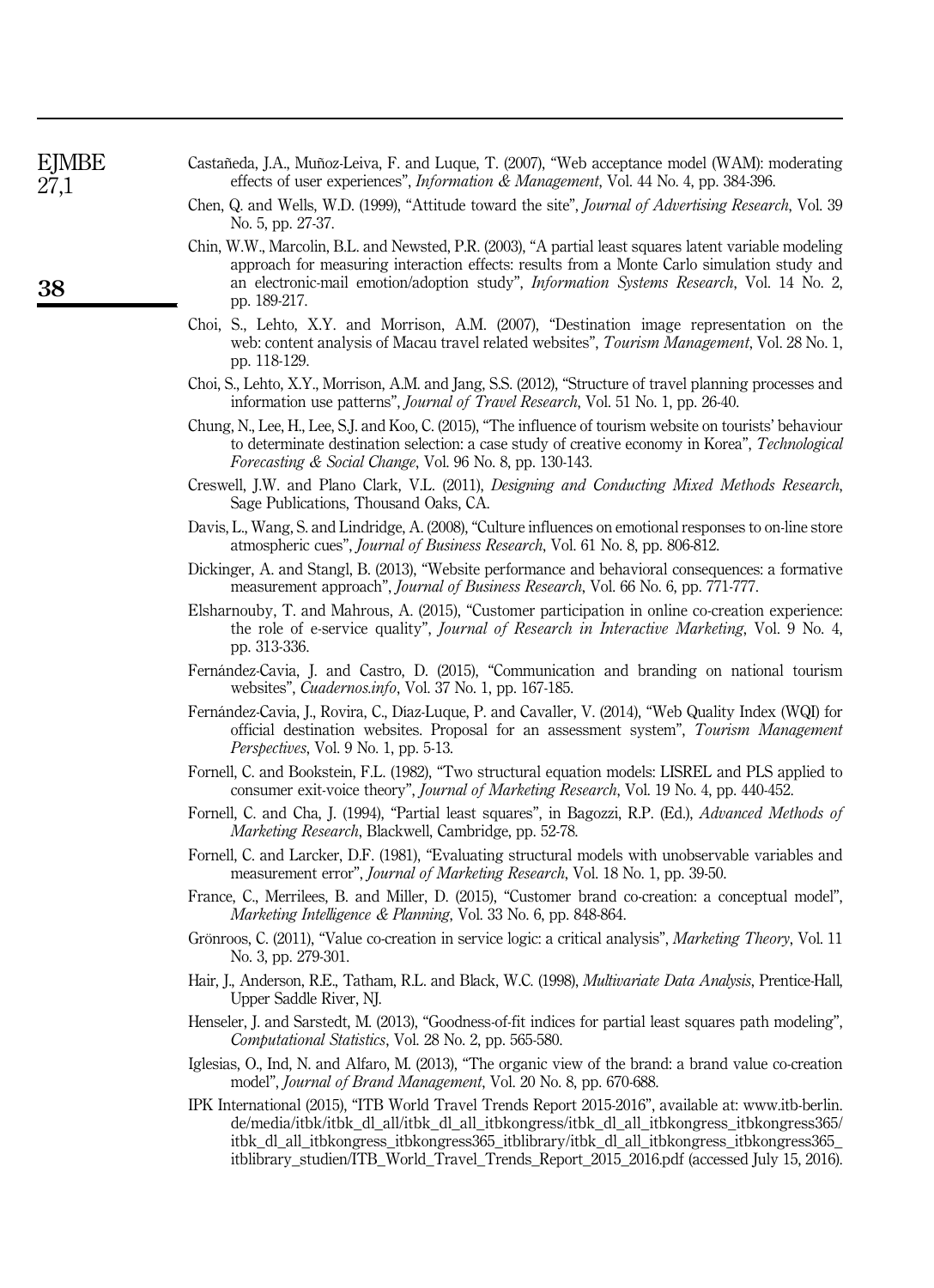| Johnson, R.B., Onwyegbuzie, A.J. and Turner, L.A. (2007), "Toward a definition of mixed methods           | Online      |
|-----------------------------------------------------------------------------------------------------------|-------------|
| research", <i>Journal of Mixed Methods Research</i> , Vol. 1 No. 2, pp. 112-133.                          | co-creation |
| Kaplanidou, K. and Vogt, C. (2006), "A structural analysis of destination travel intentions as a function | experiences |
| of website features", <i>Journal of Travel Research</i> , Vol. 45 No. 2, pp. 204-216.                     |             |

- Kim, H. and Fesenmaier, D.R. (2008), "Persuasive design of destination websites: an analysis of first impression", Journal of Travel Research, Vol. 47 No. 3, pp. 3-13.
- Kohler, T.J., Fueller, K., Matzler, D. and Stieger, D. (2011), "Co-creation in virtual worlds: the design of the user experience", MIS Quarterly, Vol. 35 No. 3, pp. 773-788.
- Law, R. and Bai, B. (2008), "How do the preference of online buyers and browsers differ on the design and content of travel websites?", International Journal of Contemporary Hospitality Management, Vol. 20 No. 4, pp. 388-400.
- Lee, W. and Gretzel, U. (2012), "Designing persuasive destination websites: a mental imagery processing perspective", Tourism Management, Vol. 33 No. 5, pp. 1270-1280.
- Leung, D., Law, R., van Hoof, H. and Buhalis, D. (2013), "Social media in tourism and hospitality: a literature review", Journal of Travel & Tourism Marketing, Vol. 30 Nos 1/2, pp. 3-22.
- Lim, K.H., Benbasat, I. and Ward, L.M. (2000), "The role of multimedia in changing first impression bias", *Information Systems Research*, Vol. 11 No. 2, pp. 115-136.
- Lindgaard, G., Fernandes, G., Dudek, C. and Brown, J. (2006), "Attention web designers: you have 50 milliseconds to make a good first impression!", Behaviour and Information Technology, Vol. 25 No. 2, pp. 115-126.
- Loureiro, S.M.C. (2015), "The role of website quality on pad, attitude and intentions to visit and recommend island destination", International Journal of Tourism Research, Vol. 17 No. 6, pp. 545-554.
- Luna-Nevarez, C. and Hyman, M.R. (2012), "Common practices in destination website design", *Journal* of Destination Marketing & Management, Vol. 1 Nos 1/2, pp. 94-106.
- Mathis, E.F., Kim, H.L., Uysal, M., Sirgy, J.M. and Prebensen, N.K. (2016), "The effect of co-creation experience on outcome variable", Annals of Tourism Research, Vol. 57 No. 8, pp. 62-75.
- Mazaheri, E., Richard, M. and Laroche, M. (2011), "Online consumer behaviour: comparing Canadian and Chinese visitors", Journal of Business Research, Vol. 64 No. 9, pp. 958-965.
- Merz, M.A., He, Y. and Vargo, S.L. (2009), "The evolving brand logic: a service dominant logic perspective", Journal of the Academy of Marketing Science, Vol. 37 No. 3, pp. 328-344.
- Míguez-González, M.I. and Fernández-Cavia, J.F. (2015), "Tourism and online communication: interactivity and social web in official destination websites", Communication & Society, Vol. 28 No. 4, pp. 17-31.
- Mohd-Any, A.A.M., Winklhofer, H. and Ennew, C. (2015), "Measuring users' value experience on a travel website (e-Value): what value is cocreated by the user?", Journal of Travel Research, Vol. 54 No. 4, pp. 496-510.
- Munar, A. (2011), "Tourist-created content: rethinking destination branding", *International Journal of* Culture, Tourism and Hospitality Research, Vol. 5 No. 3, pp. 291-305.
- Nabimsan, S. and Baron, R.A. (2007), "Interactions in virtual customers environments: Implications for products support and customer relationship management", Journal of Interactive Marketing, Vol. 21 No. 2, pp. 42-62.
- Nabimsan, S. and Baron, R.A. (2009), "Virtual customers environment: testing a model of voluntary participation in value co-creation activities", Journal of Product Innovation Management, Vol. 26 No. 4, pp. 388-406.
- Neuhofer, B., Buhalis, D. and Ladkin, A. (2012), "Conceptualizing technology enhanced destination experiences", Journal of Destination Marketing & Management, Vol. 1 Nos 1/2, pp. 36-46.
- Noort, G., Voorvel, H.A.M. and Reijmersdal, E.A. (2012), "Interactivity in brand websites: cognitive, affective, and behavioral responses explained by consumers' online flow experience", Journal of Interactive Marketing, Vol. 26 No. 4, pp. 223-234.

39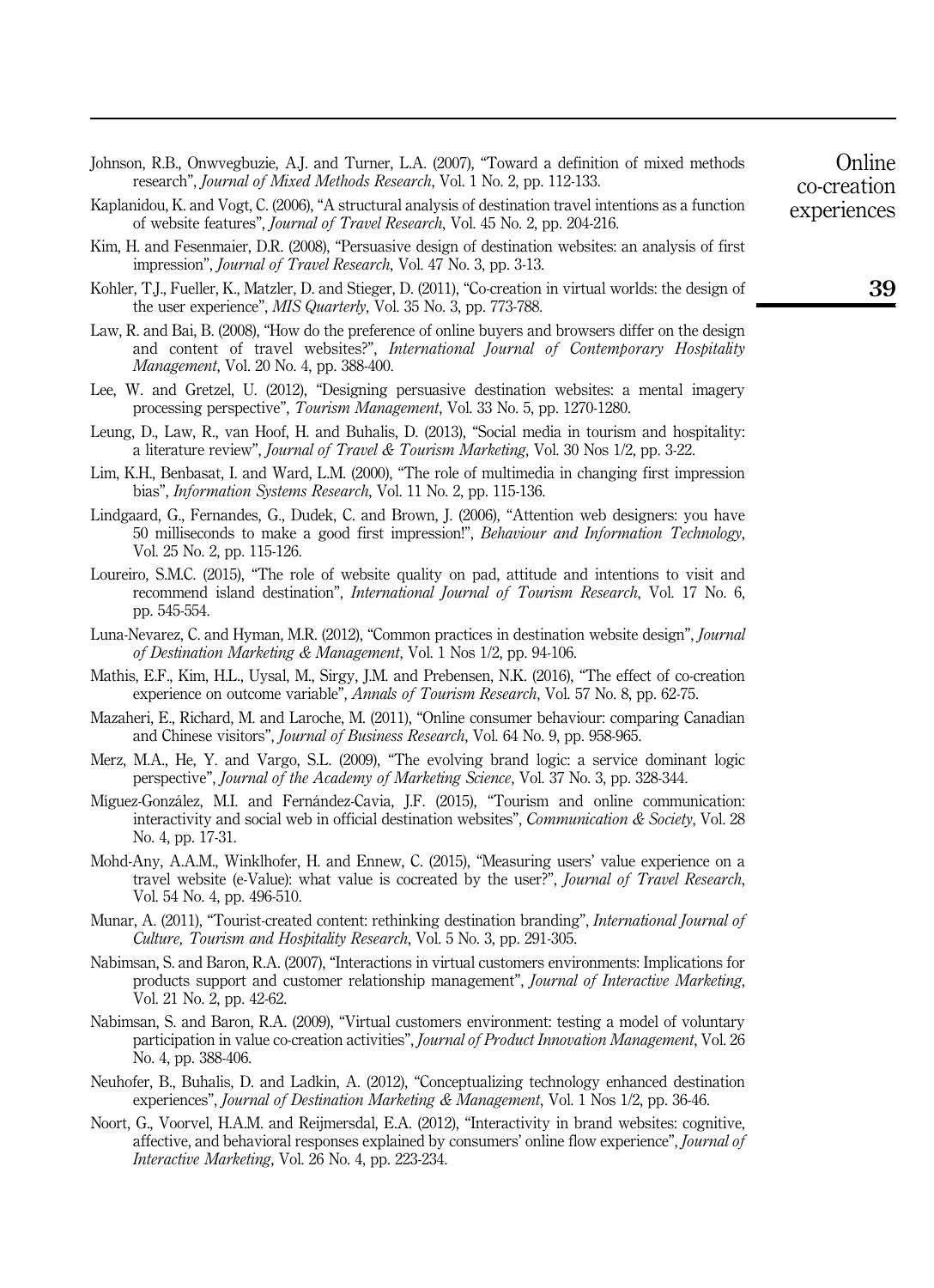| <b>EJMBE</b> | Nunnally, J.C. (1978), Psychometric Theory, 2nd ed., McGraw-Hill, New York, NY.                                                                                                                                                                                      |  |  |  |  |  |
|--------------|----------------------------------------------------------------------------------------------------------------------------------------------------------------------------------------------------------------------------------------------------------------------|--|--|--|--|--|
| 27,1         | Oliveira, E. and Panyik, E. (2015), "Content, context and co-creation: digital challenges in destination<br>branding with reference to Portugal as a tourist destination", Journal of Vacation Marketing,<br>Vol. 21 No. 1, pp. 53-74.                               |  |  |  |  |  |
|              | Pan, B., MacLaurin, T. and Crott, J.C. (2007), "Travel blogs and the implication for destination<br>marketing", <i>Journal of Travel Research</i> , Vol. 46 No. 1, pp. 35-45.                                                                                        |  |  |  |  |  |
| 40           | Parasuraman, A. and Grewal, D. (2000), "The impact of technology on the quality-value-loyalty chain:<br>a research agenda", Journal of the Academy of Marketing Science, Vol. 28 No. 1, pp. 168-174.                                                                 |  |  |  |  |  |
|              | Park, Y.A. and Gretzel, U. (2007), "Success factors for destination marketing website: a qualitative<br>meta-analysis", <i>Journal of Travel Research</i> , Vol. 46 No. 1, pp. 46-63.                                                                                |  |  |  |  |  |
|              | Park, Y.A., Gretzel, U. and Sirakaya-Turkb, E. (2007), "Measuring web quality for online travel<br>agencies", <i>Journal of Travel &amp; Tourism Marketing</i> , Vol. 23 No. 1, pp. 15-30.                                                                           |  |  |  |  |  |
|              | Payne, A., Storbacka, K., Frow, P. and Knox, S. (2009), "Co-creating brands: diagnosing and designing<br>the relationship experience", Journal of Business Research, Vol. 62 No. 3, pp. 379-389.                                                                     |  |  |  |  |  |
|              | Prahalad, C.K. and Ramaswamy, V. (2004), "Co-creation experience: the next practice in value creating",<br>Journal of Brand Management, Vol. 17 No. 3, pp. 197-206.                                                                                                  |  |  |  |  |  |
|              | Pranic, L., Pranicevic, D.G. and Arneric, J. (2014), "Hotel website performance: evidence from a<br>transition country", Tourism and Hospitality Management, Vol. 20 No. 1, pp. 45-60.                                                                               |  |  |  |  |  |
|              | Preacher, K.J. and Leonardelli, G.L. (2001), "Calculation for the Sobel test: an interactive calculation tool<br>for mediation tests", available at: http://quantpsy.org/sobel/sobel.htm                                                                             |  |  |  |  |  |
|              | Scharl, A., Wöber, K. and Bauer, C. (2004), "An integrated approach to measure website effectiveness in<br>the European hotel industry", <i>Information Technology and Tourism</i> , Vol. 6 No. 4, pp. 257-271.                                                      |  |  |  |  |  |
|              | Shaw, G., Bailey, A. and Williams, A. (2011), "Aspects of service-dominant logic and its implications for<br>tourism management: examples from the hotel industry", Tourism Management, Vol. 32 No. 2,<br>pp. 207-214.                                               |  |  |  |  |  |
|              | Sheng, T. and Liu, C. (2010), "An empirical study on the effect of e-service quality on online customer<br>satisfaction and loyalty", <i>Nankai Business Review International</i> , Vol. 1 No. 3, pp. 273-283.                                                       |  |  |  |  |  |
|              | Sirgy, M.J. (2010), "Toward a quality-of-life theory of leisure travel satisfaction", <i>Journal of Travel</i><br>Research, Vol. 33 No. 4, pp. 1141-1158.                                                                                                            |  |  |  |  |  |
|              | Tang, L.R., Jang, S.S. and Morrinson, A. (2012), "Dual-route communication of destination websites",<br>Tourism Management, Vol. 33 No. 1, pp. 38-49.                                                                                                                |  |  |  |  |  |
|              | Tenenhaus, M., Vinzi, V.E., Chatelin, Y.-M. and Lauro, C. (2005), "PLS path modeling", Computational<br>Statistics and Data Analysis, Vol. 48 No. 1, pp. 159-205.                                                                                                    |  |  |  |  |  |
|              | Tsang, N.K.F., Lai, M.T.H. and Law, R. (2010), "Measuring e-service quality for online travel agencies",<br>Journal of Travel & Tourism Marketing, Vol. 27 No. 23, pp. 306-323.                                                                                      |  |  |  |  |  |
|              | Tussyadiah, M. and Fesenmaier, D.R. (2008), "Marketing places through first-person stories: an<br>analysis of Pennsylvanian roadtripper blog", Journal of Travel & Tourism Marketing, Vol. 25<br>Nos 3/4, pp. 299-311.                                               |  |  |  |  |  |
|              | Vargo, S.L. and Lusch, R.F. (2004), "Evolving to a new dominant logic for marketing", Journal of<br><i>Marketing</i> , Vol. 68 No. 1, pp. 1-17.                                                                                                                      |  |  |  |  |  |
|              | Volo, S. (2010), "Bloggers' reported tourist experiences: their utility as a tourism data source and their<br>effect on prospective tourist", <i>Journal of Vacation Marketing</i> , Vol. 16 No. 4, pp. 297-311.                                                     |  |  |  |  |  |
|              | Wang, Y., Yu, Q. and Fesenmaier, D.R. (2002), "Defining the virtual tourist community: Implications for<br>tourism marketing", <i>Tourism Management</i> , Vol. 23 No. 4, pp. 407-417.                                                                               |  |  |  |  |  |
|              | Yeoman, I. and McMahon-Beatie, U. (2011), "Destination brand challenges: the future challenge",<br>in Wang, Y. and Pinzam, A. (Eds), <i>Destination Marketing and Management</i> , <i>Theories and</i><br>Applications, CAB International, Oxfordshire, pp. 169-182. |  |  |  |  |  |
|              | Yoo, H. and Gretzel, U. (2008), "What motivates customers to write online travel reviews?", <i>Information</i><br>Technology and Tourism, Vol. 10 No. 4, pp. 283-295.                                                                                                |  |  |  |  |  |